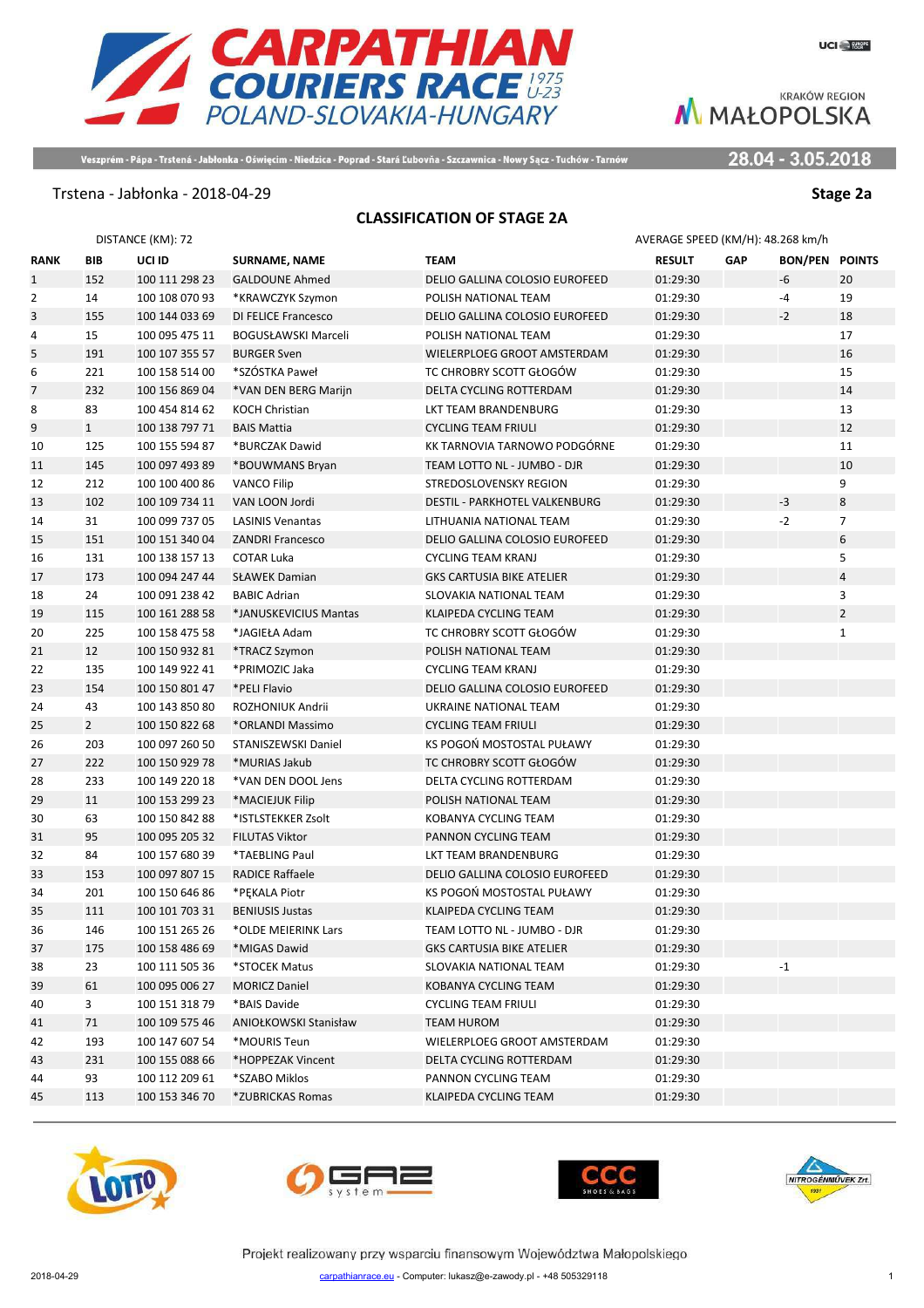

|    |                |                |                             | Veszprém - Pápa - Trstená - Jabłonka - Oświęcim - Niedzica - Poprad - Stará Ľubovňa - Szczawnica - Nowy Sącz - Tuchów - Tarnów |          | 28.04 - 3.05.2018 |  |
|----|----------------|----------------|-----------------------------|--------------------------------------------------------------------------------------------------------------------------------|----------|-------------------|--|
| 46 | 204            | 100 097 178 65 | SOLIŃSKI Patryk             | KS POGOŃ MOSTOSTAL PUŁAWY                                                                                                      | 01:29:30 |                   |  |
| 47 | 144            | 100 138 043 93 | <b>VAN IERSEL Youri</b>     | TEAM LOTTO NL - JUMBO - DJR                                                                                                    | 01:29:30 |                   |  |
| 48 | 234            | 100 092 200 34 | <b>BAX Sjoerd</b>           | DELTA CYCLING ROTTERDAM                                                                                                        | 01:29:30 |                   |  |
| 49 | 103            | 100 156 821 53 | *DE JONG Timo               | DESTIL - PARKHOTEL VALKENBURG                                                                                                  | 01:29:30 |                   |  |
| 50 | 4              | 100 150 777 23 | *GIURIATO Alberto           | <b>CYCLING TEAM FRIULI</b>                                                                                                     | 01:29:30 |                   |  |
| 51 | 224            | 100 152 908 20 | *JAKAŁA Jakub               | TC CHROBRY SCOTT GŁOGÓW                                                                                                        | 01:29:30 |                   |  |
| 52 | 165            | 100 562 386 61 | <b>SASVARI Daniel</b>       | KONTENT DKSI CYCLING TEAM                                                                                                      | 01:29:30 |                   |  |
| 53 | 235            | 100 111 407 35 | *TULNER Rens                | DELTA CYCLING ROTTERDAM                                                                                                        | 01:29:30 |                   |  |
| 54 | 122            | 100 158 491 74 | *KOSTAŃSKI Mateusz          | KK TARNOVIA TARNOWO PODGÓRNE                                                                                                   | 01:29:30 |                   |  |
| 55 | 5 <sub>1</sub> | 100 101 858 89 | *DONEGA Matteo              | <b>CYCLING TEAM FRIULI</b>                                                                                                     | 01:29:30 |                   |  |
| 56 | 205            | 100 150 637 77 | *KUCIO Krzysztof            | KS POGOŃ MOSTOSTAL PUŁAWY                                                                                                      | 01:29:30 |                   |  |
| 57 | 101            | 100 097 711 16 | *BEARD Cameron              | DESTIL - PARKHOTEL VALKENBURG                                                                                                  | 01:29:30 |                   |  |
| 58 | 223            | 100 159 969 00 | <b>WOJTANEK Bartłomiej</b>  | TC CHROBRY SCOTT GŁOGÓW                                                                                                        | 01:29:30 |                   |  |
| 59 | 194            | 100 228 620 72 | <b>KROEZE Thimo</b>         | WIELERPLOEG GROOT AMSTERDAM                                                                                                    | 01:29:30 |                   |  |
| 60 | 134            | 100 150 816 62 | *LAVRIC Martin              | <b>CYCLING TEAM KRANJ</b>                                                                                                      | 01:29:30 |                   |  |
| 61 | 141            | 100 152 920 32 | *SINSCHEK Nils              | TEAM LOTTO NL - JUMBO - DJR                                                                                                    | 01:29:30 |                   |  |
| 62 | 181            | 100 091 472 82 | ZAKARIA Akmal Hakim         | <b>TEAM SAPURA CYCLING</b>                                                                                                     | 01:29:30 |                   |  |
| 63 | 195            | 100 228 548 00 | <b>STEINBUSCH Joep</b>      | WIELERPLOEG GROOT AMSTERDAM                                                                                                    | 01:29:30 |                   |  |
| 64 | 161            | 100 158 562 48 | *KISS Hunor Mate            | KONTENT DKSI CYCLING TEAM                                                                                                      | 01:29:30 |                   |  |
| 65 | 202            | 100 093 371 41 | <b>GÓRECKI Patryk</b>       | KS POGOŃ MOSTOSTAL PUŁAWY                                                                                                      | 01:29:30 |                   |  |
| 66 | 45             | 100 111 452 80 | *SHCHERBAN Vladyslav        | UKRAINE NATIONAL TEAM                                                                                                          | 01:29:30 |                   |  |
| 67 | 94             | 100 096 599 68 | <b>DINA Daniel</b>          | PANNON CYCLING TEAM                                                                                                            | 01:29:30 |                   |  |
| 68 | 174            | 100 110 413 11 | *CENIUCH Wojciech           | <b>GKS CARTUSIA BIKE ATELIER</b>                                                                                               | 01:29:30 |                   |  |
| 69 | 22             | 100 097 706 11 | *OROS Samuel                | SLOVAKIA NATIONAL TEAM                                                                                                         | 01:29:30 |                   |  |
| 70 | 73             | 100 563 037 33 | *MANOWSKI Mateusz           | TEAM HUROM                                                                                                                     | 01:29:30 |                   |  |
| 71 | 91             | 100 088 167 75 | <b>DINA Marton</b>          | PANNON CYCLING TEAM                                                                                                            | 01:29:30 |                   |  |
| 72 | 44             | 100 161 064 28 | *SHEVCHENKO Oleksandr       | UKRAINE NATIONAL TEAM                                                                                                          | 01:29:30 |                   |  |
| 73 | 133            | 100 099 792 60 | *KVASINA Filip              | <b>CYCLING TEAM KRANJ</b>                                                                                                      | 01:29:30 |                   |  |
| 74 | 124            | 100 524 944 61 | *ŁAMASZEWSKI Jan            | KK TARNOVIA TARNOWO PODGÓRNE                                                                                                   | 01:29:30 |                   |  |
| 75 | 25             | 100 110 758 65 | *VLCAK Martin               | SLOVAKIA NATIONAL TEAM                                                                                                         | 01:29:30 |                   |  |
| 76 | 105            | 100 093 346 16 | VAN DER HEIJDEN Maik        | DESTIL - PARKHOTEL VALKENBURG                                                                                                  | 01:29:30 |                   |  |
| 77 | 104            | 100 110 487 85 | *ERIKSSON Jacob             | DESTIL - PARKHOTEL VALKENBURG                                                                                                  | 01:29:30 |                   |  |
| 78 | 114            | 100 159 921 49 | *MIKALAJUNAS Ignas-Edmundas | KLAIPEDA CYCLING TEAM                                                                                                          | 01:29:30 |                   |  |
| 79 | 21             | 100 086 255 06 | <b>BELLAN Juraj</b>         | SLOVAKIA NATIONAL TEAM                                                                                                         | 01:29:30 |                   |  |
| 80 | 215            | 100 157 829 91 | <b>HLOZA Michal</b>         | STREDOSLOVENSKY REGION                                                                                                         | 01:29:30 |                   |  |
| 81 | 123            | 100 161 452 28 | *BYSTRZYCKI Wojciech        | KK TARNOVIA TARNOWO PODGÓRNE                                                                                                   | 01:29:30 |                   |  |
| 82 | 35             | 100 159 920 48 | *VAITAITIS Kestutis         | LITHUANIA NATIONAL TEAM                                                                                                        | 01:29:30 |                   |  |
| 83 | 192            | 100 232 333 02 | *KRIJNSEN Jobbe             | WIELERPLOEG GROOT AMSTERDAM                                                                                                    | 01:29:30 |                   |  |
| 84 | 62             | 100 199 636 91 | *OVERLAND Erik              | KOBANYA CYCLING TEAM                                                                                                           | 01:29:30 |                   |  |
| 85 | 171            | 100 155 596 89 | *WISZNIEWSKI Kacper         | <b>GKS CARTUSIA BIKE ATELIER</b>                                                                                               | 01:29:30 |                   |  |
| 86 | 81             | 100 093 465 38 | <b>APPELT Leo</b>           | LKT TEAM BRANDENBURG                                                                                                           | 01:29:30 | $+20$             |  |
| 87 | 162            | 100 236 495 90 | SZENTPETERI Andras          | KONTENT DKSI CYCLING TEAM                                                                                                      | 01:29:30 |                   |  |
| 88 | 211            | 100 161 344 17 | *PODOLAK Patrik             | STREDOSLOVENSKY REGION                                                                                                         | 01:29:30 |                   |  |
| 89 | 13             | 100 086 286 37 | MAŁECKI Kamil               | POLISH NATIONAL TEAM                                                                                                           | 01:29:30 |                   |  |
| 90 | 92             | 100 098 207 27 | *VALTER Attila              | PANNON CYCLING TEAM                                                                                                            | 01:29:30 |                   |  |
| 91 | 42             | 100 111 381 09 | MUSIIENKO Bohdan            | UKRAINE NATIONAL TEAM                                                                                                          | 01:29:30 |                   |  |
| 92 | 143            | 100 148 271 39 | *VAN ELZAKKER Wout          | TEAM LOTTO NL - JUMBO - DJR                                                                                                    | 01:29:30 |                   |  |
| 93 | 213            | 100 155 217 01 | <b>KASKO David</b>          | STREDOSLOVENSKY REGION                                                                                                         | 01:29:30 |                   |  |
| 94 | 132            | 100 153 322 46 | *CEMAZAR Nik                | <b>CYCLING TEAM KRANJ</b>                                                                                                      | 01:29:30 |                   |  |
| 95 | 121            | 100 097 406 02 | SÓJKA Mikołaj               | KK TARNOVIA TARNOWO PODGÓRNE                                                                                                   | 01:29:30 |                   |  |
|    |                |                |                             |                                                                                                                                |          |                   |  |







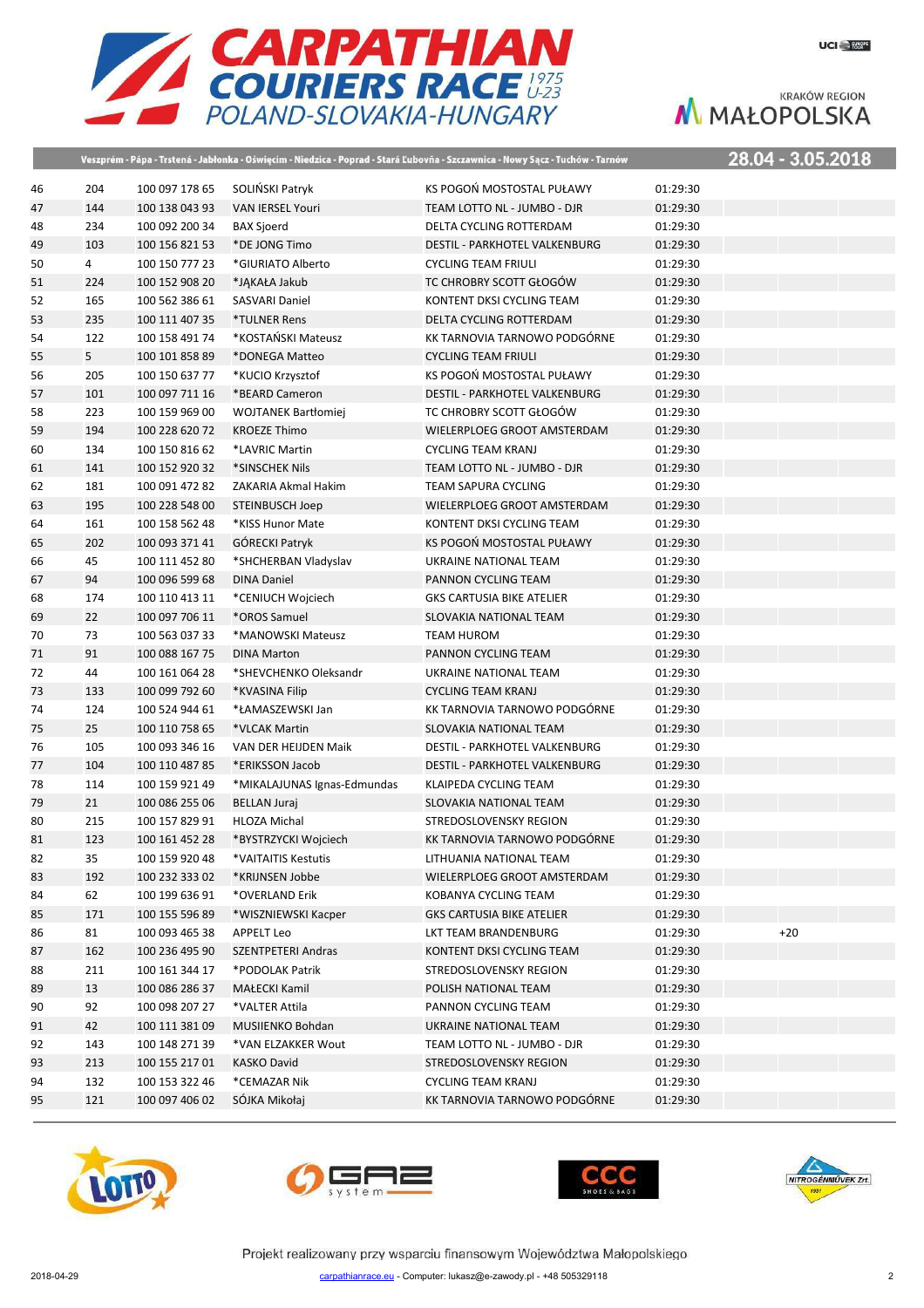

|     |     |                |                           | Veszprém - Pápa - Trstená - Jabłonka - Oświęcim - Niedzica - Poprad - Stará Ľubovňa - Szczawnica - Nowy Sącz - Tuchów - Tarnów |            | 28.04 - 3.05.2018 |  |
|-----|-----|----------------|---------------------------|--------------------------------------------------------------------------------------------------------------------------------|------------|-------------------|--|
| 96  | 182 | 100 106 473 48 | MISBAH Muhsin Al Redha    | TEAM SAPURA CYCLING                                                                                                            | 01:29:30   |                   |  |
| 97  | 183 | 100 159 769 91 | *SAHARIL Muhammamad Fitri | <b>TEAM SAPURA CYCLING</b>                                                                                                     | 01:29:30   |                   |  |
| 98  | 214 | 100 111 300 25 | *MICHALICKA Juraj         | STREDOSLOVENSKY REGION                                                                                                         | 01:33:59   | $+4:29$           |  |
| 99  | 72  | 100 156 903 38 | *KONIECZNY Mikołaj        | TEAM HUROM                                                                                                                     | 01:33:59   | $+4:29$           |  |
| 100 | 164 | 100 111 519 50 | *SZARKA Gergely           | KONTENT DKSI CYCLING TEAM                                                                                                      | 01:33:59   | $+4:29 +20$       |  |
| 101 | 112 | 100 108 067 90 | *ADOMAITIS Rojus          | KLAIPEDA CYCLING TEAM                                                                                                          | 01:35:28   | $+5:58$           |  |
| 102 | 33  | 100 365 854 51 | *VALIUKAS Paulius         | LITHUANIA NATIONAL TEAM                                                                                                        | 01:35:28   | $+5:58$           |  |
| 103 | 74  | 100 158 482 65 | *KLOC Dawid               | TEAM HUROM                                                                                                                     | 01:35:28   | $+5:58$           |  |
| 104 | 163 | 100 236 019 02 | <b>FEGYVERES Mate</b>     | KONTENT DKSI CYCLING TEAM                                                                                                      | 01:35:28   | $+5:58$           |  |
| 105 | 172 | 100 484 464 30 | *KRUKOWSKI Jan            | <b>GKS CARTUSIA BIKE ATELIER</b>                                                                                               | 01:35:28   | $+5:58$           |  |
| 106 | 32  | 100 139 857 64 | <b>GEMBECKAS Tomas</b>    | LITHUANIA NATIONAL TEAM                                                                                                        | 01:35:28   | $+5:58$           |  |
| 107 | 34  | 100 161 290 60 | *PUNKRYS Kasparas         | LITHUANIA NATIONAL TEAM                                                                                                        | 01:37:17   | $+7:47$           |  |
|     | 41  | 100 158 509 92 | *KRYVYCH Oleksander       | UKRAINE NATIONAL TEAM                                                                                                          | <b>DNF</b> |                   |  |
|     | 85  | 100 157 682 41 | *WEBER Philip             | LKT TEAM BRANDENBURG                                                                                                           | <b>DNF</b> |                   |  |
|     |     |                |                           |                                                                                                                                |            |                   |  |

| <b>ON THE START</b> | 109 |
|---------------------|-----|
| <b>STARTED</b>      | 109 |
| <b>FINISHED</b>     | 107 |
| <b>DISQUALIFIED</b> | ŋ   |

# **TEAM CLASSIFICATION STAGE 2A**

| <b>RANK</b>    | <b>CODE</b> | <b>TEAM</b>                          | <b>COUNTRY</b> | <b>RESULT</b> | GAP     |
|----------------|-------------|--------------------------------------|----------------|---------------|---------|
| $\mathbf{1}$   | <b>DEL</b>  | DELIO GALLINA COLOSIO EUROFEED       | <b>ITA</b>     | 04:28:30      |         |
| 2              | <b>POL</b>  | POLISH NATIONAL TEAM                 | <b>POL</b>     | 04:28:30      |         |
| 3              | <b>CHR</b>  | TC CHROBRY SCOTT GŁOGÓW              | <b>POL</b>     | 04:28:30      |         |
| 4              | <b>FRI</b>  | <b>CYCLING TEAM FRIULI</b>           | <b>ITA</b>     | 04:28:30      |         |
| 5              | <b>DCR</b>  | DELTA CYCLING ROTTERDAM              | <b>NED</b>     | 04:28:30      |         |
| 6              | <b>DJR</b>  | TEAM LOTTO NL - JUMBO - DJR          | <b>NED</b>     | 04:28:30      |         |
| $\overline{7}$ | <b>CCK</b>  | <b>CYCLING TEAM KRANJ</b>            | <b>SLO</b>     | 04:28:30      |         |
| 8              | <b>KCT</b>  | KLAIPEDA CYCLING TEAM                | LTU            | 04:28:30      |         |
| 9              | <b>WIE</b>  | WIELERPLOEG GROOT AMSTERDAM          | <b>NED</b>     | 04:28:30      |         |
| 10             | POG         | KS POGOŃ MOSTOSTAL PUŁAWY            | <b>POL</b>     | 04:28:30      |         |
| 11             | <b>DES</b>  | <b>DESTIL - PARKHOTEL VALKENBURG</b> | <b>NED</b>     | 04:28:30      |         |
| 12             | <b>GKS</b>  | <b>GKS CARTUSIA BIKE ATELIER</b>     | <b>POL</b>     | 04:28:30      |         |
| 13             | <b>SVK</b>  | SLOVAKIA NATIONAL TEAM               | <b>SVK</b>     | 04:28:30      |         |
| 14             | <b>LKT</b>  | LKT TEAM BRANDENBURG                 | <b>GER</b>     | 04:28:30      |         |
| 15             | <b>TAR</b>  | KK TARNOVIA TARNOWO PODGÓRNE         | <b>POL</b>     | 04:28:30      |         |
| 16             | <b>PNN</b>  | PANNON CYCLING TEAM                  | <b>HUN</b>     | 04:28:30      |         |
| 17             | <b>KBN</b>  | KOBANYA CYCLING TEAM                 | <b>HUN</b>     | 04:28:30      |         |
| 18             | <b>UKR</b>  | UKRAINE NATIONAL TEAM                | <b>UKR</b>     | 04:28:30      |         |
| 19             | <b>SSR</b>  | <b>STREDOSLOVENSKY REGION</b>        | <b>SVK</b>     | 04:28:30      |         |
| 20             | <b>KDC</b>  | KONTENT DKSI CYCLING TEAM            | HUN            | 04:28:30      |         |
| 21             | <b>TSC</b>  | <b>TEAM SAPURA CYCLING</b>           | <b>MAS</b>     | 04:28:30      |         |
| 22             | THU         | <b>TEAM HUROM</b>                    | <b>POL</b>     | 04:32:59      | $+4:29$ |
| 23             | <b>LTU</b>  | LITHUANIA NATIONAL TEAM              | <b>LTU</b>     | 04:34:28      | $+5:58$ |







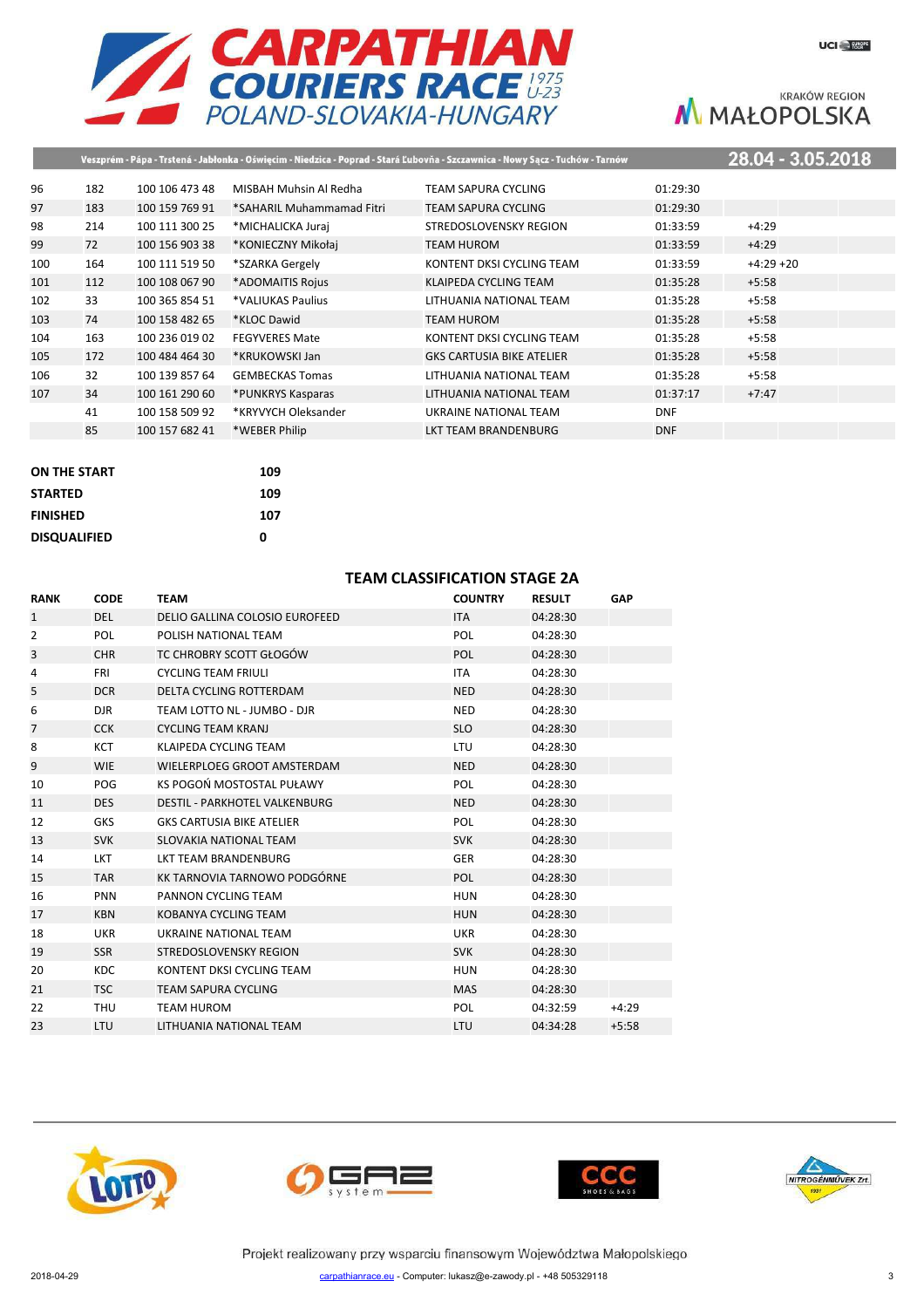



Veszprém - Pápa - Trstená - Jabłonka - Oświęcim - Niedzica - Poprad - Stará Ľubovňa - Szczawnica - Nowy Sącz - Tuchów - Tarnów

# 28.04 - 3.05.2018

# **SPRINT PREMIE ON STAGE 2A**

#### 40 KM Jabłonka, KAT. 1

| <b>RANK</b> | BIB | <b>SURNAME, NAME</b>    | TEAM                          | <b>POINTS</b> | <b>BON</b> |
|-------------|-----|-------------------------|-------------------------------|---------------|------------|
|             | 102 | VAN LOON Jordi          | DESTIL - PARKHOTEL VALKENBURG |               | -5         |
|             |     | <b>LASINIS Venantas</b> | LITHUANIA NATIONAL TEAM       |               | - 1        |
| 3           | 23  | <b>STOCEK Matus</b>     | SLOVAKIA NATIONAL TEAM        |               | $-1$       |







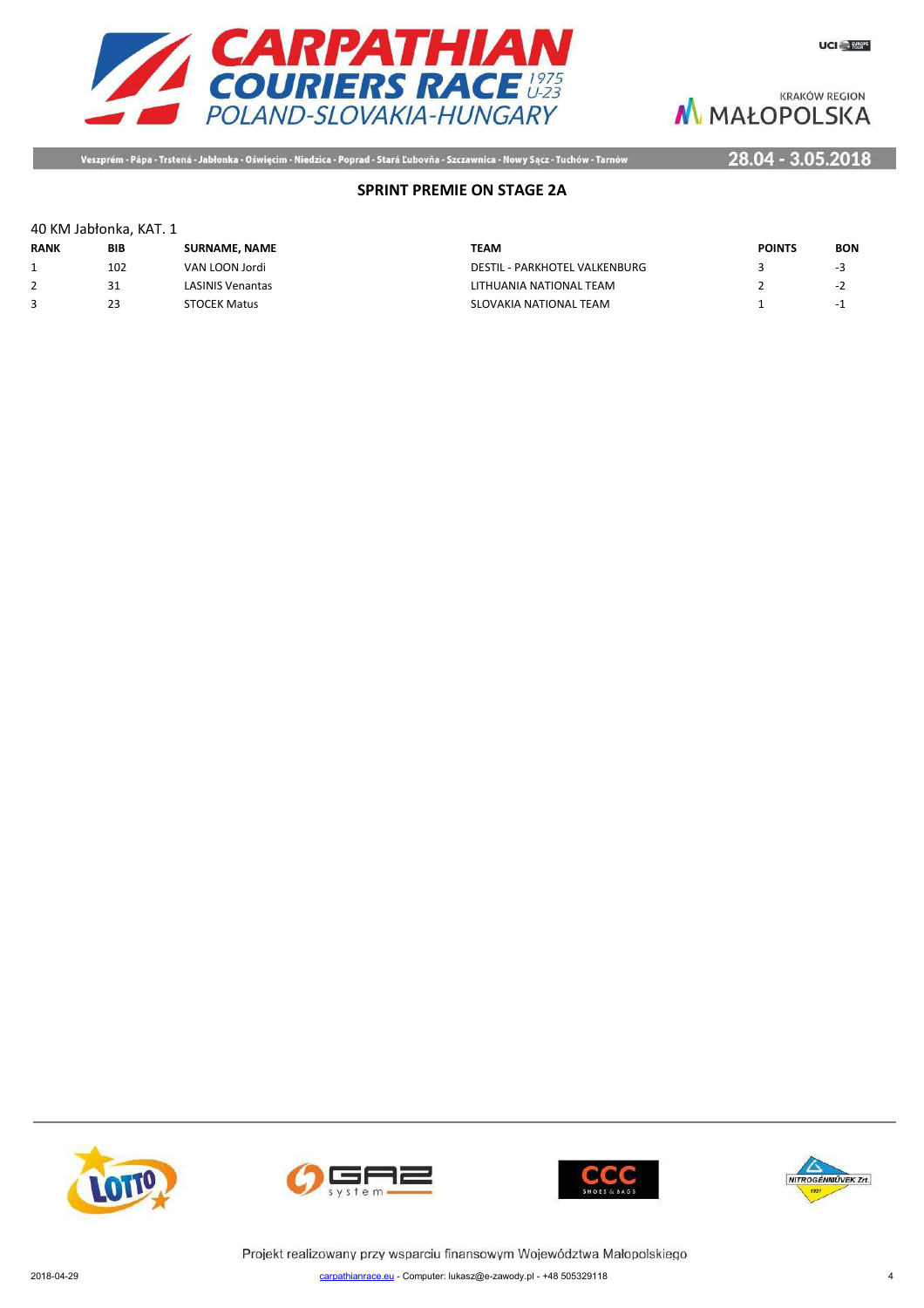



Veszprém - Pápa - Trstená - Jabłonka - Oświęcim - Niedzica - Poprad - Stará Ľubovňa - Szczawnica - Nowy Sącz - Tuchów - Tarnów

28.04 - 3.05.2018

# **INDIVIDUAL GENERAL CLASSIFICATION - MAŁOPOLSKA**

|                | DISTANCE (KM): 222 |                |                              | AVERAGE SPEED (KM/H): 47.816 km/h |               |            |
|----------------|--------------------|----------------|------------------------------|-----------------------------------|---------------|------------|
| <b>RANK</b>    | <b>BIB</b>         | UCI ID         | <b>SURNAME, NAME</b>         | <b>TEAM</b>                       | <b>RESULT</b> | <b>GAP</b> |
| $\mathbf{1}$   | 195                | 100 228 548 00 | <b>STEINBUSCH Joep</b>       | WIELERPLOEG GROOT AMSTERDAM       | 04:38:21      |            |
| $\overline{2}$ | 141                | 100 152 920 32 | *SINSCHEK Nils               | TEAM LOTTO NL - JUMBO - DJR       | 04:38:26      | $+5$       |
| 3              | 234                | 100 092 200 34 | <b>BAX Sjoerd</b>            | DELTA CYCLING ROTTERDAM           | 04:38:29      | $+8$       |
| 4              | 152                | 100 111 298 23 | <b>GALDOUNE Ahmed</b>        | DELIO GALLINA COLOSIO EUROFEED    | 04:38:52      | $+31$      |
| 5              | 155                | 100 144 033 69 | DI FELICE Francesco          | DELIO GALLINA COLOSIO EUROFEED    | 04:38:53      | $+32$      |
| 6              | 14                 | 100 108 070 93 | *KRAWCZYK Szymon             | POLISH NATIONAL TEAM              | 04:38:54      | $+33$      |
| $\overline{7}$ | $\mathbf{1}$       | 100 138 797 71 | <b>BAIS Mattia</b>           | <b>CYCLING TEAM FRIULI</b>        | 04:38:54      | $+33$      |
| 8              | 102                | 100 109 734 11 | VAN LOON Jordi               | DESTIL - PARKHOTEL VALKENBURG     | 04:38:55      | $+34$      |
| 9              | 13                 | 100 086 286 37 | <b>MAŁECKI Kamil</b>         | POLISH NATIONAL TEAM              | 04:38:55      | $+34$      |
| 10             | 31                 | 100 099 737 05 | <b>LASINIS Venantas</b>      | LITHUANIA NATIONAL TEAM           | 04:38:56      | $+35$      |
| 11             | 203                | 100 097 260 50 | STANISZEWSKI Daniel          | KS POGOŃ MOSTOSTAL PUŁAWY         | 04:38:57      | $+36$      |
| 12             | 23                 | 100 111 505 36 | *STOCEK Matus                | SLOVAKIA NATIONAL TEAM            | 04:38:57      | $+36$      |
| 13             | 222                | 100 150 929 78 | *MURIAS Jakub                | TC CHROBRY SCOTT GŁOGÓW           | 04:38:57      | $+36$      |
| 14             | 191                | 100 107 355 57 | <b>BURGER Sven</b>           | WIELERPLOEG GROOT AMSTERDAM       | 04:38:58      | $+37$      |
| 15             | 125                | 100 155 594 87 | *BURCZAK Dawid               | KK TARNOVIA TARNOWO PODGÓRNE      | 04:38:58      | $+37$      |
| 16             | 15                 | 100 095 475 11 | BOGUSŁAWSKI Marceli          | POLISH NATIONAL TEAM              | 04:38:58      | $+37$      |
| 17             | 232                | 100 156 869 04 | *VAN DEN BERG Marijn         | DELTA CYCLING ROTTERDAM           | 04:38:58      | $+37$      |
| 18             | 83                 | 100 454 814 62 | <b>KOCH Christian</b>        | LKT TEAM BRANDENBURG              | 04:38:58      | $+37$      |
| 19             | 12                 | 100 150 932 81 | *TRACZ Szymon                | POLISH NATIONAL TEAM              | 04:38:58      | $+37$      |
| 20             | 135                | 100 149 922 41 | *PRIMOZIC Jaka               | <b>CYCLING TEAM KRANJ</b>         | 04:38:58      | $+37$      |
| 21             | 71                 | 100 109 575 46 | <b>ANIOŁKOWSKI Stanisław</b> | <b>TEAM HUROM</b>                 | 04:38:58      | $+37$      |
| 22             | 173                | 100 094 247 44 | <b>SŁAWEK Damian</b>         | <b>GKS CARTUSIA BIKE ATELIER</b>  | 04:38:58      | $+37$      |
| 23             | 225                | 100 158 475 58 | *JAGIEŁA Adam                | TC CHROBRY SCOTT GŁOGÓW           | 04:38:58      | $+37$      |
| 24             | 201                | 100 150 646 86 | *PEKALA Piotr                | KS POGOŃ MOSTOSTAL PUŁAWY         | 04:38:58      | $+37$      |
| 25             | 221                | 100 158 514 00 | *SZÓSTKA Paweł               | TC CHROBRY SCOTT GŁOGÓW           | 04:38:58      | $+37$      |
| 26             | 146                | 100 151 265 26 | *OLDE MEIERINK Lars          | TEAM LOTTO NL - JUMBO - DJR       | 04:38:58      | $+37$      |
| 27             | 24                 | 100 091 238 42 | <b>BABIC Adrian</b>          | SLOVAKIA NATIONAL TEAM            | 04:38:58      | $+37$      |
| 28             | 151                | 100 151 340 04 | <b>ZANDRI Francesco</b>      | DELIO GALLINA COLOSIO EUROFEED    | 04:38:58      | $+37$      |
| 29             | 144                | 100 138 043 93 | VAN IERSEL Youri             | TEAM LOTTO NL - JUMBO - DJR       | 04:38:58      | $+37$      |
| 30             | 111                | 100 101 703 31 | <b>BENIUSIS Justas</b>       | KLAIPEDA CYCLING TEAM             | 04:38:58      | $+37$      |
| 31             | 63                 | 100 150 842 88 | *ISTLSTEKKER Zsolt           | KOBANYA CYCLING TEAM              | 04:38:58      | $+37$      |
| 32             | 5                  | 100 101 858 89 | *DONEGA Matteo               | <b>CYCLING TEAM FRIULI</b>        | 04:38:58      | $+37$      |
| 33             | 95                 | 100 095 205 32 | <b>FILUTAS Viktor</b>        | PANNON CYCLING TEAM               | 04:38:58      | $+37$      |
| 34             | 175                | 100 158 486 69 | *MIGAS Dawid                 | <b>GKS CARTUSIA BIKE ATELIER</b>  | 04:38:58      | $+37$      |
| 35             | 115                | 100 161 288 58 | *JANUSKEVICIUS Mantas        | <b>KLAIPEDA CYCLING TEAM</b>      | 04:38:58      | $+37$      |
| 36             | 204                | 100 097 178 65 | SOLIŃSKI Patryk              | KS POGOŃ MOSTOSTAL PUŁAWY         | 04:38:58      | $+37$      |
| 37             | 11                 | 100 153 299 23 | *MACIEJUK Filip              | POLISH NATIONAL TEAM              | 04:38:58      | $+37$      |
| 38             | 194                | 100 228 620 72 | <b>KROEZE Thimo</b>          | WIELERPLOEG GROOT AMSTERDAM       | 04:38:58      | $+37$      |
| 39             | 193                | 100 147 607 54 | *MOURIS Teun                 | WIELERPLOEG GROOT AMSTERDAM       | 04:38:58      | $+37$      |
| 40             | 91                 | 100 088 167 75 | <b>DINA Marton</b>           | PANNON CYCLING TEAM               | 04:38:58      | $+37$      |
| 41             | $\overline{4}$     | 100 150 777 23 | *GIURIATO Alberto            | <b>CYCLING TEAM FRIULI</b>        | 04:38:58      | $+37$      |
| 42             | 153                | 100 097 807 15 | RADICE Raffaele              | DELIO GALLINA COLOSIO EUROFEED    | 04:38:58      | $+37$      |
| 43             | $\overline{3}$     | 100 151 318 79 | *BAIS Davide                 | <b>CYCLING TEAM FRIULI</b>        | 04:38:58      | $+37$      |
| 44             | 101                | 100 097 711 16 | *BEARD Cameron               | DESTIL - PARKHOTEL VALKENBURG     | 04:38:58      | $+37$      |
| 45             | 43                 | 100 143 850 80 | ROZHONIUK Andrii             | UKRAINE NATIONAL TEAM             | 04:38:58      | $+37$      |
| 46             | 223                | 100 159 969 00 | <b>WOJTANEK Bartłomiej</b>   | TC CHROBRY SCOTT GŁOGÓW           | 04:38:58      | $+37$      |
| 47             | 205                | 100 150 637 77 | *KUCIO Krzysztof             | KS POGOŃ MOSTOSTAL PUŁAWY         | 04:38:58      | $+37$      |







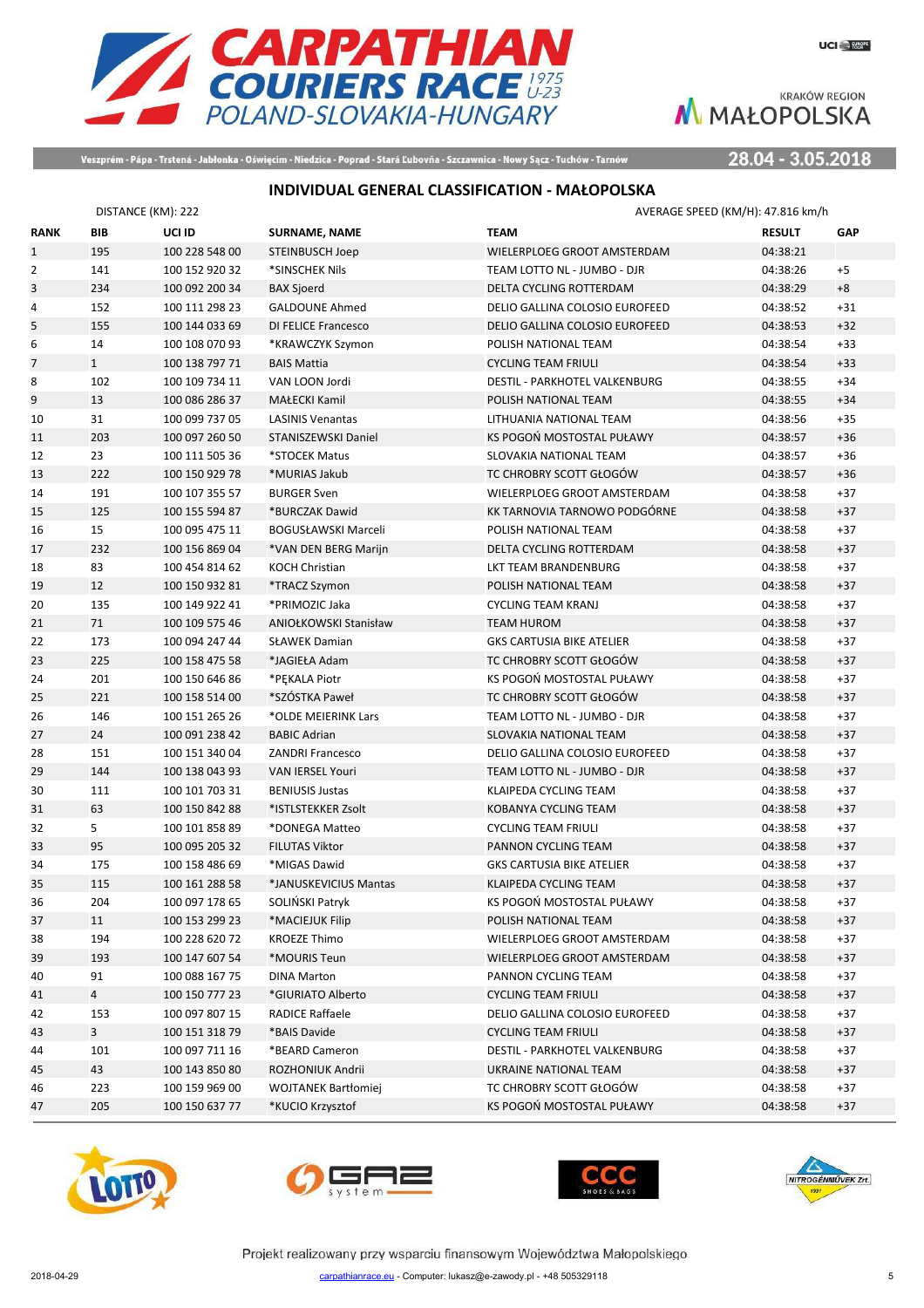

|    |                |                | Veszprém - Pápa - Trstená - Jabłonka - Oświęcim - Niedzica - Poprad - Stará Ľubovňa - Szczawnica - Nowy Sącz - Tuchów - Tarnów |                                  | 28.04 - 3.05.2018 |  |
|----|----------------|----------------|--------------------------------------------------------------------------------------------------------------------------------|----------------------------------|-------------------|--|
| 48 | 93             | 100 112 209 61 | *SZABO Miklos                                                                                                                  | PANNON CYCLING TEAM              | 04:38:58<br>$+37$ |  |
| 49 | 224            | 100 152 908 20 | *JAKAŁA Jakub                                                                                                                  | TC CHROBRY SCOTT GŁOGÓW          | 04:38:58<br>$+37$ |  |
| 50 | $\overline{2}$ | 100 150 822 68 | *ORLANDI Massimo                                                                                                               | <b>CYCLING TEAM FRIULI</b>       | 04:38:58<br>$+37$ |  |
| 51 | 154            | 100 150 801 47 | *PELI Flavio                                                                                                                   | DELIO GALLINA COLOSIO EUROFEED   | $+37$<br>04:38:58 |  |
| 52 | 134            | 100 150 816 62 | *LAVRIC Martin                                                                                                                 | <b>CYCLING TEAM KRANJ</b>        | 04:38:58<br>$+37$ |  |
| 53 | 212            | 100 100 400 86 | <b>VANCO Filip</b>                                                                                                             | STREDOSLOVENSKY REGION           | 04:38:58<br>$+37$ |  |
| 54 | 145            | 100 097 493 89 | *BOUWMANS Bryan                                                                                                                | TEAM LOTTO NL - JUMBO - DJR      | 04:38:58<br>$+37$ |  |
| 55 | 94             | 100 096 599 68 | <b>DINA Daniel</b>                                                                                                             | PANNON CYCLING TEAM              | 04:38:58<br>$+37$ |  |
| 56 | 124            | 100 524 944 61 | *ŁAMASZEWSKI Jan                                                                                                               | KK TARNOVIA TARNOWO PODGÓRNE     | 04:38:58<br>$+37$ |  |
| 57 | 202            | 100 093 371 41 | GÓRECKI Patryk                                                                                                                 | KS POGOŃ MOSTOSTAL PUŁAWY        | $+37$<br>04:38:58 |  |
| 58 | 165            | 100 562 386 61 | <b>SASVARI Daniel</b>                                                                                                          | KONTENT DKSI CYCLING TEAM        | $+37$<br>04:38:58 |  |
| 59 | 161            | 100 158 562 48 | *KISS Hunor Mate                                                                                                               | KONTENT DKSI CYCLING TEAM        | $+37$<br>04:38:58 |  |
| 60 | 131            | 100 138 157 13 | <b>COTAR Luka</b>                                                                                                              | <b>CYCLING TEAM KRANJ</b>        | 04:38:58<br>$+37$ |  |
| 61 | 92             | 100 098 207 27 | *VALTER Attila                                                                                                                 | PANNON CYCLING TEAM              | $+37$<br>04:38:58 |  |
| 62 | 122            | 100 158 491 74 | *KOSTAŃSKI Mateusz                                                                                                             | KK TARNOVIA TARNOWO PODGÓRNE     | $+37$<br>04:38:58 |  |
| 63 | 22             | 100 097 706 11 | *OROS Samuel                                                                                                                   | SLOVAKIA NATIONAL TEAM           | $+37$<br>04:38:58 |  |
| 64 | 233            | 100 149 220 18 | *VAN DEN DOOL Jens                                                                                                             | DELTA CYCLING ROTTERDAM          | 04:38:58<br>$+37$ |  |
| 65 | 231            | 100 155 088 66 | *HOPPEZAK Vincent                                                                                                              | DELTA CYCLING ROTTERDAM          | $+37$<br>04:38:58 |  |
| 66 | 73             | 100 563 037 33 | *MANOWSKI Mateusz                                                                                                              | <b>TEAM HUROM</b>                | 04:38:58<br>$+37$ |  |
| 67 | 84             | 100 157 680 39 | *TAEBLING Paul                                                                                                                 | LKT TEAM BRANDENBURG             | $+37$<br>04:38:58 |  |
| 68 | 105            | 100 093 346 16 | VAN DER HEIJDEN Maik                                                                                                           | DESTIL - PARKHOTEL VALKENBURG    | 04:38:58<br>$+37$ |  |
| 69 | 215            | 100 157 829 91 | <b>HLOZA Michal</b>                                                                                                            | STREDOSLOVENSKY REGION           | $+37$<br>04:38:58 |  |
| 70 | 103            | 100 156 821 53 | *DE JONG Timo                                                                                                                  | DESTIL - PARKHOTEL VALKENBURG    | 04:38:58<br>$+37$ |  |
| 71 | 171            | 100 155 596 89 | *WISZNIEWSKI Kacper                                                                                                            | <b>GKS CARTUSIA BIKE ATELIER</b> | 04:38:58<br>$+37$ |  |
| 72 | 174            | 100 110 413 11 | *CENIUCH Wojciech                                                                                                              | <b>GKS CARTUSIA BIKE ATELIER</b> | 04:38:58<br>$+37$ |  |
| 73 | 113            | 100 153 346 70 | *ZUBRICKAS Romas                                                                                                               | KLAIPEDA CYCLING TEAM            | 04:38:58<br>$+37$ |  |
| 74 | 25             | 100 110 758 65 | *VLCAK Martin                                                                                                                  | SLOVAKIA NATIONAL TEAM           | 04:38:58<br>$+37$ |  |
| 75 | 192            | 100 232 333 02 | *KRIJNSEN Jobbe                                                                                                                | WIELERPLOEG GROOT AMSTERDAM      | 04:38:58<br>$+37$ |  |
| 76 | 114            | 100 159 921 49 | *MIKALAJUNAS Ignas-Edmundas                                                                                                    | KLAIPEDA CYCLING TEAM            | 04:38:58<br>$+37$ |  |
| 77 | 235            | 100 111 407 35 | *TULNER Rens                                                                                                                   | DELTA CYCLING ROTTERDAM          | 04:38:58<br>$+37$ |  |
| 78 | 44             | 100 161 064 28 | *SHEVCHENKO Oleksandr                                                                                                          | UKRAINE NATIONAL TEAM            | 04:38:58<br>$+37$ |  |
| 79 | 35             | 100 159 920 48 | *VAITAITIS Kestutis                                                                                                            | LITHUANIA NATIONAL TEAM          | 04:38:58<br>$+37$ |  |
| 80 | 61             | 100 095 006 27 | <b>MORICZ Daniel</b>                                                                                                           | <b>KOBANYA CYCLING TEAM</b>      | 04:38:58<br>$+37$ |  |
| 81 | 181            | 100 091 472 82 | ZAKARIA Akmal Hakim                                                                                                            | <b>TEAM SAPURA CYCLING</b>       | 04:38:58<br>$+37$ |  |
| 82 | 123            | 100 161 452 28 | *BYSTRZYCKI Wojciech                                                                                                           | KK TARNOVIA TARNOWO PODGÓRNE     | 04:38:58<br>$+37$ |  |
| 83 | 211            | 100 161 344 17 | *PODOLAK Patrik                                                                                                                | STREDOSLOVENSKY REGION           | 04:38:58<br>$+37$ |  |
| 84 | 143            | 100 148 271 39 | *VAN ELZAKKER Wout                                                                                                             | TEAM LOTTO NL - JUMBO - DJR      | 04:38:58<br>$+37$ |  |
| 85 | 104            | 100 110 487 85 | *ERIKSSON Jacob                                                                                                                | DESTIL - PARKHOTEL VALKENBURG    | 04:38:58<br>$+37$ |  |
| 86 | 133            | 100 099 792 60 | *KVASINA Filip                                                                                                                 | <b>CYCLING TEAM KRANJ</b>        | 04:38:58<br>$+37$ |  |
| 87 | 45             | 100 111 452 80 | *SHCHERBAN Vladyslav                                                                                                           | UKRAINE NATIONAL TEAM            | 04:38:58<br>$+37$ |  |
| 88 | 132            | 100 153 322 46 | *CEMAZAR Nik                                                                                                                   | <b>CYCLING TEAM KRANJ</b>        | 04:38:58<br>$+37$ |  |
| 89 | 213            | 100 155 217 01 | <b>KASKO David</b>                                                                                                             | STREDOSLOVENSKY REGION           | 04:38:58<br>$+37$ |  |
| 90 | 21             | 100 086 255 06 | <b>BELLAN Juraj</b>                                                                                                            | SLOVAKIA NATIONAL TEAM           | 04:38:58<br>$+37$ |  |
| 91 | 162            | 100 236 495 90 | SZENTPETERI Andras                                                                                                             | KONTENT DKSI CYCLING TEAM        | $+37$<br>04:38:58 |  |
| 92 | 42             | 100 111 381 09 | MUSIIENKO Bohdan                                                                                                               | UKRAINE NATIONAL TEAM            | 04:38:58<br>$+37$ |  |
| 93 | 121            | 100 097 406 02 | SÓJKA Mikołaj                                                                                                                  | KK TARNOVIA TARNOWO PODGÓRNE     | $+37$<br>04:38:58 |  |
| 94 | 62             | 100 199 636 91 | *OVERLAND Erik                                                                                                                 | KOBANYA CYCLING TEAM             | 04:38:58<br>$+37$ |  |
| 95 | 182            | 100 106 473 48 | MISBAH Muhsin Al Redha                                                                                                         | TEAM SAPURA CYCLING              | $+37$<br>04:38:58 |  |
| 96 | 183            | 100 159 769 91 | *SAHARIL Muhammamad Fitri                                                                                                      | TEAM SAPURA CYCLING              | 04:38:58<br>$+37$ |  |
| 97 | 81             | 100 093 465 38 | APPELT Leo                                                                                                                     | LKT TEAM BRANDENBURG             | 04:39:18<br>$+57$ |  |
|    |                |                |                                                                                                                                |                                  |                   |  |







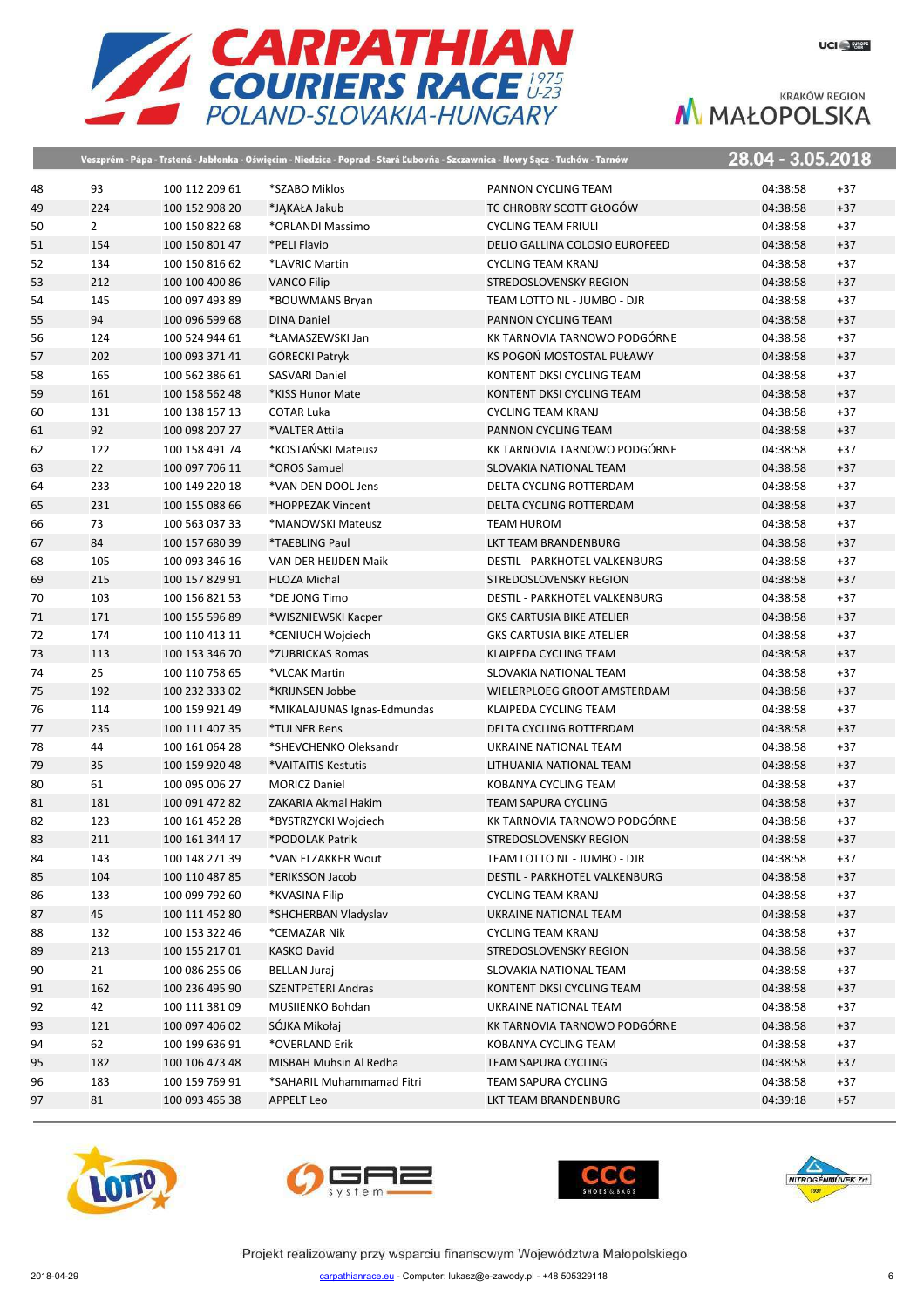

|     |     |                |                        | Veszprém - Pápa - Trstená - Jabłonka - Oświęcim - Niedzica - Poprad - Stará Ľubovňa - Szczawnica - Nowy Sącz - Tuchów - Tarnów | 28.04 - 3.05.2018 |         |
|-----|-----|----------------|------------------------|--------------------------------------------------------------------------------------------------------------------------------|-------------------|---------|
| 98  | 214 | 100 111 300 25 | *MICHALICKA Juraj      | STREDOSLOVENSKY REGION                                                                                                         | 04:43:27          | $+5:06$ |
| 99  | 72  | 100 156 903 38 | *KONIECZNY Mikołaj     | TEAM HUROM                                                                                                                     | 04:43:27          | $+5:06$ |
| 100 | 164 | 100 111 519 50 | *SZARKA Gergely        | KONTENT DKSI CYCLING TEAM                                                                                                      | 04:43:47          | $+5:26$ |
| 101 | 74  | 100 158 482 65 | *KLOC Dawid            | TEAM HUROM                                                                                                                     | 04:44:56          | $+6:35$ |
| 102 | 112 | 100 108 067 90 | *ADOMAITIS Rojus       | KLAIPEDA CYCLING TEAM                                                                                                          | 04:44:56          | $+6:35$ |
| 103 | 32  | 100 139 857 64 | <b>GEMBECKAS Tomas</b> | LITHUANIA NATIONAL TEAM                                                                                                        | 04:44:56          | $+6:35$ |
| 104 | 33  | 100 365 854 51 | *VALIUKAS Paulius      | LITHUANIA NATIONAL TEAM                                                                                                        | 04:44:56          | $+6:35$ |
| 105 | 163 | 100 236 019 02 | <b>FEGYVERES Mate</b>  | KONTENT DKSI CYCLING TEAM                                                                                                      | 04:44:56          | $+6:35$ |
| 106 | 172 | 100 484 464 30 | *KRUKOWSKI Jan         | <b>GKS CARTUSIA BIKE ATELIER</b>                                                                                               | 04:44:56          | $+6:35$ |
| 107 | 34  | 100 161 290 60 | *PUNKRYS Kasparas      | LITHUANIA NATIONAL TEAM                                                                                                        | 04:46:45          | $+8:24$ |

#### **CLASSIFICATION OF COMPETITORS 19-20 YEARS - NITROGENMUVEK**

| <b>RANK</b>    | <b>BIB</b>     | UCI ID         | <b>SURNAME, NAME</b>        | <b>TEAM</b>                      | <b>RESULT</b> | GAP   |
|----------------|----------------|----------------|-----------------------------|----------------------------------|---------------|-------|
| $\mathbf{1}$   | 141            | 100 152 920 32 | <b>SINSCHEK Nils</b>        | TEAM LOTTO NL - JUMBO - DJR      | 04:38:26      |       |
| $\overline{2}$ | 14             | 100 108 070 93 | <b>KRAWCZYK Szymon</b>      | POLISH NATIONAL TEAM             | 04:38:54      | $+28$ |
| 3              | 23             | 100 111 505 36 | <b>STOCEK Matus</b>         | SLOVAKIA NATIONAL TEAM           | 04:38:57      | $+31$ |
| 4              | 222            | 100 150 929 78 | <b>MURIAS Jakub</b>         | TC CHROBRY SCOTT GŁOGÓW          | 04:38:57      | $+31$ |
| 5              | 125            | 100 155 594 87 | <b>BURCZAK Dawid</b>        | KK TARNOVIA TARNOWO PODGÓRNE     | 04:38:58      | $+32$ |
| 6              | 232            | 100 156 869 04 | VAN DEN BERG Marijn         | DELTA CYCLING ROTTERDAM          | 04:38:58      | $+32$ |
| $\overline{7}$ | 12             | 100 150 932 81 | <b>TRACZ Szymon</b>         | POLISH NATIONAL TEAM             | 04:38:58      | $+32$ |
| 8              | 135            | 100 149 922 41 | PRIMOZIC Jaka               | <b>CYCLING TEAM KRANJ</b>        | 04:38:58      | $+32$ |
| 9              | 225            | 100 158 475 58 | JAGIEŁA Adam                | TC CHROBRY SCOTT GŁOGÓW          | 04:38:58      | $+32$ |
| 10             | 201            | 100 150 646 86 | PEKALA Piotr                | KS POGOŃ MOSTOSTAL PUŁAWY        | 04:38:58      | $+32$ |
| 11             | 221            | 100 158 514 00 | SZÓSTKA Paweł               | TC CHROBRY SCOTT GŁOGÓW          | 04:38:58      | $+32$ |
| 12             | 146            | 100 151 265 26 | <b>OLDE MEIERINK Lars</b>   | TEAM LOTTO NL - JUMBO - DJR      | 04:38:58      | $+32$ |
| 13             | 63             | 100 150 842 88 | <b>ISTLSTEKKER Zsolt</b>    | KOBANYA CYCLING TEAM             | 04:38:58      | $+32$ |
| 14             | 5              | 100 101 858 89 | <b>DONEGA Matteo</b>        | <b>CYCLING TEAM FRIULI</b>       | 04:38:58      | $+32$ |
| 15             | 175            | 100 158 486 69 | <b>MIGAS Dawid</b>          | <b>GKS CARTUSIA BIKE ATELIER</b> | 04:38:58      | $+32$ |
| 16             | 115            | 100 161 288 58 | <b>JANUSKEVICIUS Mantas</b> | KLAIPEDA CYCLING TEAM            | 04:38:58      | $+32$ |
| 17             | 11             | 100 153 299 23 | <b>MACIEJUK Filip</b>       | POLISH NATIONAL TEAM             | 04:38:58      | $+32$ |
| 18             | 193            | 100 147 607 54 | <b>MOURIS Teun</b>          | WIELERPLOEG GROOT AMSTERDAM      | 04:38:58      | $+32$ |
| 19             | $\overline{4}$ | 100 150 777 23 | <b>GIURIATO Alberto</b>     | <b>CYCLING TEAM FRIULI</b>       | 04:38:58      | $+32$ |
| 20             | 3              | 100 151 318 79 | <b>BAIS Davide</b>          | <b>CYCLING TEAM FRIULI</b>       | 04:38:58      | $+32$ |
| 21             | 101            | 100 097 711 16 | <b>BEARD Cameron</b>        | DESTIL - PARKHOTEL VALKENBURG    | 04:38:58      | $+32$ |
| 22             | 205            | 100 150 637 77 | KUCIO Krzysztof             | KS POGOŃ MOSTOSTAL PUŁAWY        | 04:38:58      | $+32$ |
| 23             | 93             | 100 112 209 61 | <b>SZABO Miklos</b>         | PANNON CYCLING TEAM              | 04:38:58      | $+32$ |
| 24             | 224            | 100 152 908 20 | JAKAŁA Jakub                | TC CHROBRY SCOTT GŁOGÓW          | 04:38:58      | $+32$ |
| 25             | $\overline{2}$ | 100 150 822 68 | <b>ORLANDI Massimo</b>      | <b>CYCLING TEAM FRIULI</b>       | 04:38:58      | $+32$ |
| 26             | 154            | 100 150 801 47 | PELI Flavio                 | DELIO GALLINA COLOSIO EUROFEED   | 04:38:58      | $+32$ |
| 27             | 134            | 100 150 816 62 | <b>LAVRIC Martin</b>        | <b>CYCLING TEAM KRANJ</b>        | 04:38:58      | $+32$ |
| 28             | 145            | 100 097 493 89 | <b>BOUWMANS Bryan</b>       | TEAM LOTTO NL - JUMBO - DJR      | 04:38:58      | $+32$ |
| 29             | 124            | 100 524 944 61 | ŁAMASZEWSKI Jan             | KK TARNOVIA TARNOWO PODGÓRNE     | 04:38:58      | $+32$ |
| 30             | 161            | 100 158 562 48 | <b>KISS Hunor Mate</b>      | KONTENT DKSI CYCLING TEAM        | 04:38:58      | $+32$ |
| 31             | 92             | 100 098 207 27 | <b>VALTER Attila</b>        | PANNON CYCLING TEAM              | 04:38:58      | $+32$ |
| 32             | 122            | 100 158 491 74 | KOSTAŃSKI Mateusz           | KK TARNOVIA TARNOWO PODGÓRNE     | 04:38:58      | $+32$ |
| 33             | 22             | 100 097 706 11 | <b>OROS Samuel</b>          | <b>SLOVAKIA NATIONAL TEAM</b>    | 04:38:58      | $+32$ |
| 34             | 233            | 100 149 220 18 | VAN DEN DOOL Jens           | DELTA CYCLING ROTTERDAM          | 04:38:58      | $+32$ |
| 35             | 231            | 100 155 088 66 | <b>HOPPEZAK Vincent</b>     | DELTA CYCLING ROTTERDAM          | 04:38:58      | $+32$ |
| 36             | 73             | 100 563 037 33 | <b>MANOWSKI Mateusz</b>     | <b>TEAM HUROM</b>                | 04:38:58      | $+32$ |
| 37             | 84             | 100 157 680 39 | <b>TAEBLING Paul</b>        | LKT TEAM BRANDENBURG             | 04:38:58      | $+32$ |
|                |                |                |                             |                                  |               |       |







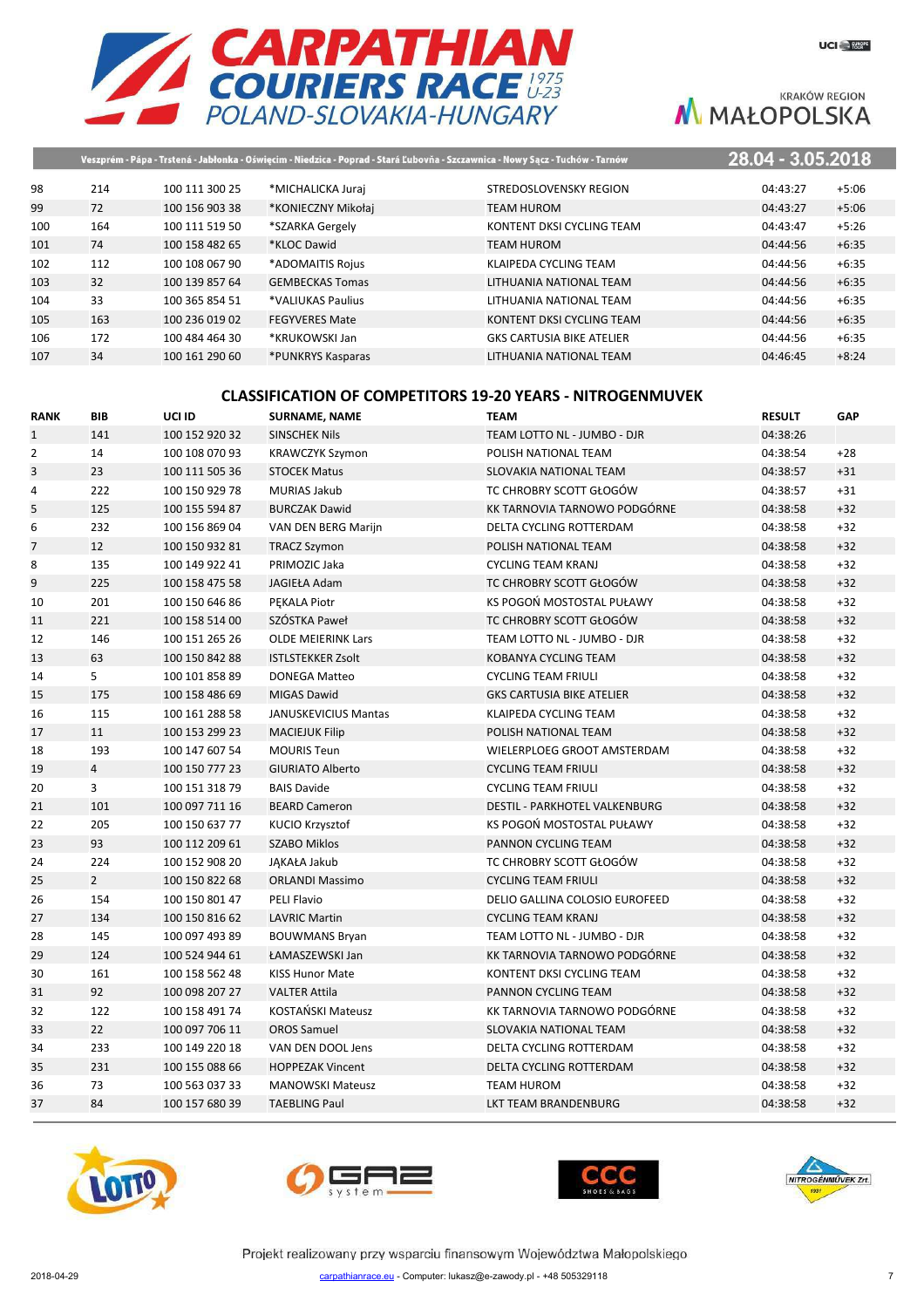

|    |     |                | Veszprém - Pápa - Trstená - Jabłonka - Oświęcim - Niedzica - Poprad - Stará Ľubovňa - Szczawnica - Nowy Sącz - Tuchów - Tarnów |                                      | 28.04 - 3.05.2018 |         |
|----|-----|----------------|--------------------------------------------------------------------------------------------------------------------------------|--------------------------------------|-------------------|---------|
| 38 | 103 | 100 156 821 53 | DE JONG Timo                                                                                                                   | <b>DESTIL - PARKHOTEL VALKENBURG</b> | 04:38:58<br>$+32$ |         |
| 39 | 171 | 100 155 596 89 | WISZNIEWSKI Kacper                                                                                                             | <b>GKS CARTUSIA BIKE ATELIER</b>     | $+32$<br>04:38:58 |         |
| 40 | 174 | 100 110 413 11 | <b>CENIUCH Wojciech</b>                                                                                                        | <b>GKS CARTUSIA BIKE ATELIER</b>     | 04:38:58<br>$+32$ |         |
| 41 | 113 | 100 153 346 70 | <b>ZUBRICKAS Romas</b>                                                                                                         | KLAIPEDA CYCLING TEAM                | $+32$<br>04:38:58 |         |
| 42 | 25  | 100 110 758 65 | <b>VLCAK Martin</b>                                                                                                            | SLOVAKIA NATIONAL TEAM               | $+32$<br>04:38:58 |         |
| 43 | 192 | 100 232 333 02 | <b>KRIJNSEN Jobbe</b>                                                                                                          | WIELERPLOEG GROOT AMSTERDAM          | $+32$<br>04:38:58 |         |
| 44 | 114 | 100 159 921 49 | MIKALAJUNAS Ignas-Edmundas                                                                                                     | KLAIPEDA CYCLING TEAM                | $+32$<br>04:38:58 |         |
| 45 | 235 | 100 111 407 35 | <b>TULNER Rens</b>                                                                                                             | DELTA CYCLING ROTTERDAM              | $+32$<br>04:38:58 |         |
| 46 | 44  | 100 161 064 28 | SHEVCHENKO Oleksandr                                                                                                           | UKRAINE NATIONAL TEAM                | $+32$<br>04:38:58 |         |
| 47 | 35  | 100 159 920 48 | <b>VAITAITIS Kestutis</b>                                                                                                      | LITHUANIA NATIONAL TEAM              | $+32$<br>04:38:58 |         |
| 48 | 123 | 100 161 452 28 | <b>BYSTRZYCKI Wojciech</b>                                                                                                     | KK TARNOVIA TARNOWO PODGÓRNE         | $+32$<br>04:38:58 |         |
| 49 | 211 | 100 161 344 17 | <b>PODOLAK Patrik</b>                                                                                                          | STREDOSLOVENSKY REGION               | $+32$<br>04:38:58 |         |
| 50 | 143 | 100 148 271 39 | VAN ELZAKKER Wout                                                                                                              | TEAM LOTTO NL - JUMBO - DJR          | $+32$<br>04:38:58 |         |
| 51 | 104 | 100 110 487 85 | <b>ERIKSSON Jacob</b>                                                                                                          | <b>DESTIL - PARKHOTEL VALKENBURG</b> | $+32$<br>04:38:58 |         |
| 52 | 133 | 100 099 792 60 | <b>KVASINA Filip</b>                                                                                                           | <b>CYCLING TEAM KRANJ</b>            | $+32$<br>04:38:58 |         |
| 53 | 45  | 100 111 452 80 | SHCHERBAN Vladyslav                                                                                                            | UKRAINE NATIONAL TEAM                | $+32$<br>04:38:58 |         |
| 54 | 132 | 100 153 322 46 | <b>CEMAZAR Nik</b>                                                                                                             | <b>CYCLING TEAM KRANJ</b>            | $+32$<br>04:38:58 |         |
| 55 | 62  | 100 199 636 91 | <b>OVERLAND Erik</b>                                                                                                           | KOBANYA CYCLING TEAM                 | $+32$<br>04:38:58 |         |
| 56 | 183 | 100 159 769 91 | <b>SAHARIL Muhammamad Fitri</b>                                                                                                | <b>TEAM SAPURA CYCLING</b>           | $+32$<br>04:38:58 |         |
| 57 | 214 | 100 111 300 25 | MICHALICKA Juraj                                                                                                               | STREDOSLOVENSKY REGION               | 04:43:27          | $+5:01$ |
| 58 | 72  | 100 156 903 38 | KONIECZNY Mikołaj                                                                                                              | <b>TEAM HUROM</b>                    | 04:43:27          | $+5:01$ |
| 59 | 164 | 100 111 519 50 | <b>SZARKA Gergely</b>                                                                                                          | KONTENT DKSI CYCLING TEAM            | 04:43:47          | $+5:21$ |
| 60 | 74  | 100 158 482 65 | <b>KLOC Dawid</b>                                                                                                              | <b>TEAM HUROM</b>                    | 04:44:56          | $+6:30$ |
| 61 | 112 | 100 108 067 90 | <b>ADOMAITIS Rojus</b>                                                                                                         | KLAIPEDA CYCLING TEAM                | 04:44:56          | $+6:30$ |
| 62 | 33  | 100 365 854 51 | <b>VALIUKAS Paulius</b>                                                                                                        | LITHUANIA NATIONAL TEAM              | 04:44:56          | $+6:30$ |
| 63 | 172 | 100 484 464 30 | <b>KRUKOWSKI Jan</b>                                                                                                           | <b>GKS CARTUSIA BIKE ATELIER</b>     | 04:44:56          | $+6:30$ |
| 64 | 34  | 100 161 290 60 | <b>PUNKRYS Kasparas</b>                                                                                                        | LITHUANIA NATIONAL TEAM              | 04:46:45          | $+8:19$ |

# **TEAM CLASSIFICATION LOTTO**

| <b>RANK</b>    | <b>CODE</b> | <b>TEAM</b>                      | <b>COUNTRY</b> | <b>RESULT</b> | GAP   |
|----------------|-------------|----------------------------------|----------------|---------------|-------|
| $\mathbf{1}$   | <b>WIE</b>  | WIELERPLOEG GROOT AMSTERDAM      | <b>NED</b>     | 13:56:30      |       |
| 2              | DJR.        | TEAM LOTTO NL - JUMBO - DJR      | <b>NED</b>     | 13:56:30      |       |
| 3              | <b>DCR</b>  | DELTA CYCLING ROTTERDAM          | <b>NED</b>     | 13:56:30      |       |
| 4              | <b>DEL</b>  | DELIO GALLINA COLOSIO EUROFEED   | <b>ITA</b>     | 13:56:54      | $+24$ |
| 5              | POL         | POLISH NATIONAL TEAM             | <b>POL</b>     | 13:56:54      | $+24$ |
| 6              | <b>CHR</b>  | TC CHROBRY SCOTT GŁOGÓW          | POL            | 13:56:54      | $+24$ |
| $\overline{7}$ | <b>FRI</b>  | <b>CYCLING TEAM FRIULI</b>       | <b>ITA</b>     | 13:56:54      | $+24$ |
| 8              | <b>POG</b>  | KS POGOŃ MOSTOSTAL PUŁAWY        | POL            | 13:56:54      | $+24$ |
| 9              | <b>CCK</b>  | <b>CYCLING TEAM KRANJ</b>        | <b>SLO</b>     | 13:56:54      | $+24$ |
| 10             | <b>PNN</b>  | PANNON CYCLING TEAM              | <b>HUN</b>     | 13:56:54      | $+24$ |
| 11             | <b>KCT</b>  | KLAIPEDA CYCLING TEAM            | <b>LTU</b>     | 13:56:54      | $+24$ |
| 12             | <b>DES</b>  | DESTIL - PARKHOTEL VALKENBURG    | <b>NED</b>     | 13:56:54      | $+24$ |
| 13             | <b>GKS</b>  | <b>GKS CARTUSIA BIKE ATELIER</b> | <b>POL</b>     | 13:56:54      | $+24$ |
| 14             | <b>SVK</b>  | SLOVAKIA NATIONAL TEAM           | <b>SVK</b>     | 13:56:54      | $+24$ |
| 15             | <b>TAR</b>  | KK TARNOVIA TARNOWO PODGÓRNE     | <b>POL</b>     | 13:56:54      | $+24$ |
| 16             | <b>LKT</b>  | <b>LKT TEAM BRANDENBURG</b>      | <b>GER</b>     | 13:56:54      | $+24$ |
| 17             | <b>KBN</b>  | KOBANYA CYCLING TEAM             | <b>HUN</b>     | 13:56:54      | $+24$ |
| 18             | <b>SSR</b>  | STREDOSLOVENSKY REGION           | <b>SVK</b>     | 13:56:54      | $+24$ |
| 19             | <b>UKR</b>  | UKRAINE NATIONAL TEAM            | <b>UKR</b>     | 13:56:54      | $+24$ |
| 20             | <b>KDC</b>  | KONTENT DKSI CYCLING TEAM        | HUN            | 13:56:54      | $+24$ |







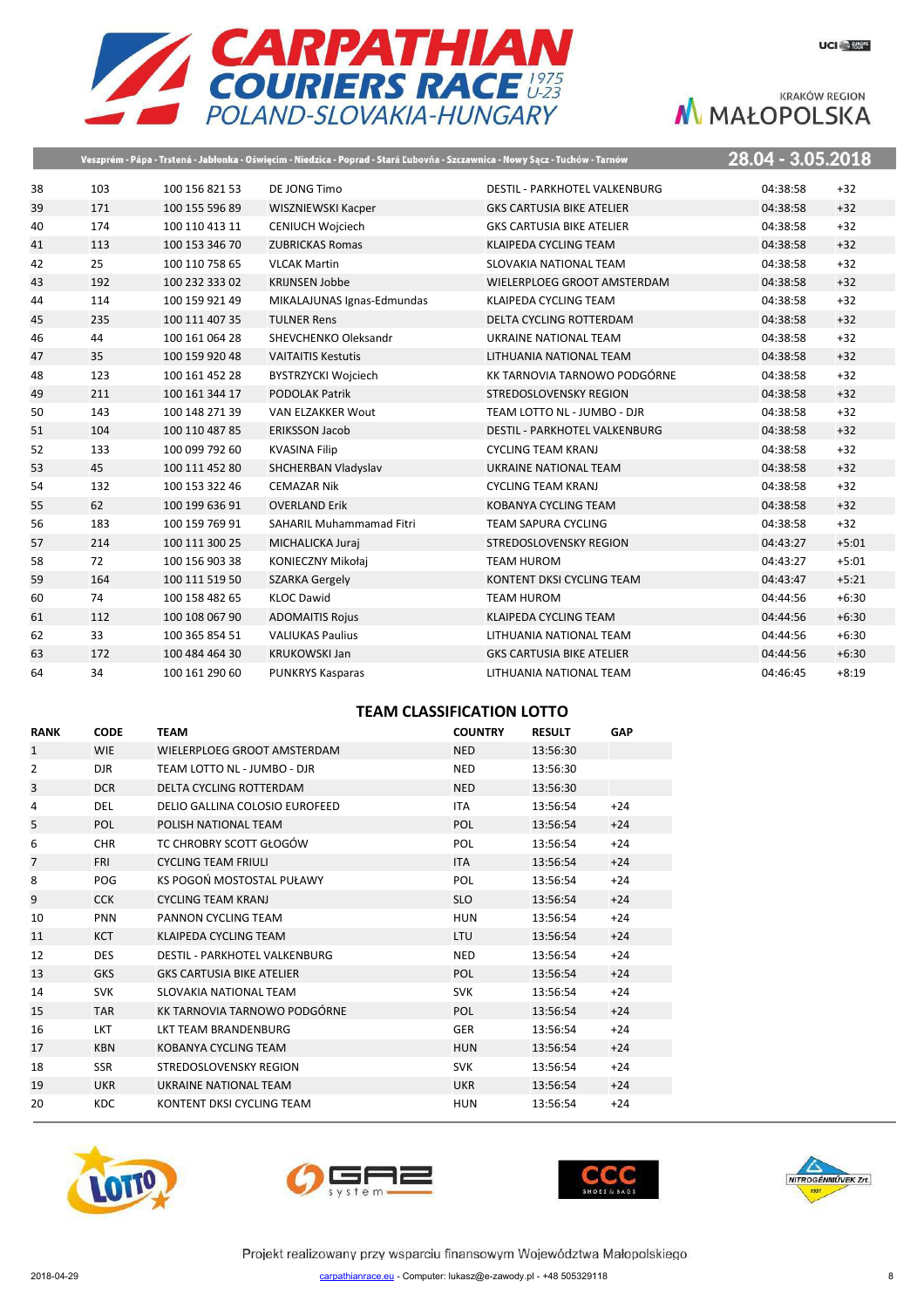

28.04 - 3.05.2018

|    | Veszprém - Pápa - Trstená - Jabłonka - Oświęcim - Niedzica - Poprad - Stará Ľubovňa - Szczawnica - Nowy Sącz - Tuchów - Tarnów |                         |            |          |         |  |
|----|--------------------------------------------------------------------------------------------------------------------------------|-------------------------|------------|----------|---------|--|
|    |                                                                                                                                |                         |            |          |         |  |
| 21 | TSC                                                                                                                            | TEAM SAPURA CYCLING     | <b>MAS</b> | 13:56:54 | $+24$   |  |
| 22 | THU                                                                                                                            | TEAM HUROM              | POL        | 14:01:23 | $+4:53$ |  |
| 23 | LTU                                                                                                                            | LITHUANIA NATIONAL TEAM | LTU        | 14:02:52 | $+6:22$ |  |

# **POINT CLASSIFICATION - GAZ-SYSTEM**

| <b>RANK</b>  | <b>BIB</b>   | <b>SURNAME, NAME</b>         | <b>TEAM</b>                          | <b>POINTS</b>  |
|--------------|--------------|------------------------------|--------------------------------------|----------------|
| $\mathbf{1}$ | 152          | <b>GALDOUNE Ahmed</b>        | DELIO GALLINA COLOSIO EUROFEED       | 36             |
| 2            | 155          | <b>DI FELICE Francesco</b>   | DELIO GALLINA COLOSIO EUROFEED       | 35             |
| 3            | 14           | <b>KRAWCZYK Szymon</b>       | POLISH NATIONAL TEAM                 | 27             |
| 4            | 191          | <b>BURGER Sven</b>           | WIELERPLOEG GROOT AMSTERDAM          | 27             |
| 5            | 125          | <b>BURCZAK Dawid</b>         | KK TARNOVIA TARNOWO PODGÓRNE         | 24             |
| 6            | 15           | <b>BOGUSŁAWSKI Marceli</b>   | POLISH NATIONAL TEAM                 | 21             |
| 7            | 102          | VAN LOON Jordi               | <b>DESTIL - PARKHOTEL VALKENBURG</b> | 20             |
| 8            | 195          | <b>STEINBUSCH Joep</b>       | WIELERPLOEG GROOT AMSTERDAM          | 20             |
| 9            | 141          | <b>SINSCHEK Nils</b>         | TEAM LOTTO NL - JUMBO - DJR          | 19             |
| 10           | 234          | <b>BAX Sjoerd</b>            | DELTA CYCLING ROTTERDAM              | 18             |
| 11           | 221          | SZÓSTKA Paweł                | TC CHROBRY SCOTT GŁOGÓW              | 15             |
| 12           | 71           | <b>ANIOŁKOWSKI Stanisław</b> | <b>TEAM HUROM</b>                    | 15             |
| 13           | 232          | VAN DEN BERG Marijn          | <b>DELTA CYCLING ROTTERDAM</b>       | 14             |
| 14           | 5            | <b>DONEGA Matteo</b>         | <b>CYCLING TEAM FRIULI</b>           | 14             |
| 15           | 83           | <b>KOCH Christian</b>        | LKT TEAM BRANDENBURG                 | 13             |
| 16           | $\mathbf{1}$ | <b>BAIS Mattia</b>           | <b>CYCLING TEAM FRIULI</b>           | 12             |
| 17           | 145          | <b>BOUWMANS Bryan</b>        | TEAM LOTTO NL - JUMBO - DJR          | 10             |
| 18           | 144          | <b>VAN IERSEL Youri</b>      | TEAM LOTTO NL - JUMBO - DJR          | 10             |
| 19           | 212          | <b>VANCO Filip</b>           | STREDOSLOVENSKY REGION               | 9              |
| 20           | 13           | <b>MAŁECKI Kamil</b>         | POLISH NATIONAL TEAM                 | 9              |
| 21           | 31           | <b>LASINIS Venantas</b>      | LITHUANIA NATIONAL TEAM              | $\overline{7}$ |
| 22           | 12           | <b>TRACZ Szymon</b>          | POLISH NATIONAL TEAM                 | $\overline{7}$ |
| 23           | 151          | <b>ZANDRI Francesco</b>      | DELIO GALLINA COLOSIO EUROFEED       | 6              |
| 24           | 91           | <b>DINA Marton</b>           | PANNON CYCLING TEAM                  | 6              |
| 25           | 131          | <b>COTAR Luka</b>            | <b>CYCLING TEAM KRANJ</b>            | 5              |
| 26           | 201          | PEKALA Piotr                 | KS POGOŃ MOSTOSTAL PUŁAWY            | 5              |
| 27           | 173          | <b>SŁAWEK Damian</b>         | <b>GKS CARTUSIA BIKE ATELIER</b>     | 4              |
| 28           | 24           | <b>BABIC Adrian</b>          | SLOVAKIA NATIONAL TEAM               | 3              |
| 29           | 203          | STANISZEWSKI Daniel          | KS POGOŃ MOSTOSTAL PUŁAWY            | 3              |
| 30           | 115          | <b>JANUSKEVICIUS Mantas</b>  | KLAIPEDA CYCLING TEAM                | $\overline{2}$ |
| 31           | 146          | <b>OLDE MEIERINK Lars</b>    | TEAM LOTTO NL - JUMBO - DJR          | $\overline{2}$ |
| 32           | 225          | JAGIEŁA Adam                 | TC CHROBRY SCOTT GŁOGÓW              | $\mathbf{1}$   |
| 33           | 135          | PRIMOZIC Jaka                | <b>CYCLING TEAM KRANJ</b>            | $\mathbf{1}$   |

# **MOUNTAIN CLASSIFICATION - CCC**

| <b>RANK</b> | <b>BIB</b> | <b>SURNAME, NAME</b> | TEAM                        | <b>POINTS</b> |
|-------------|------------|----------------------|-----------------------------|---------------|
|             | 141        | SINSCHEK Nils        | TEAM LOTTO NL - JUMBO - DJR |               |
|             | 195        | STEINBUSCH Joep      | WIELERPLOEG GROOT AMSTERDAM |               |
|             | 234        | <b>BAX Sjoerd</b>    | DELTA CYCLING ROTTERDAM     |               |







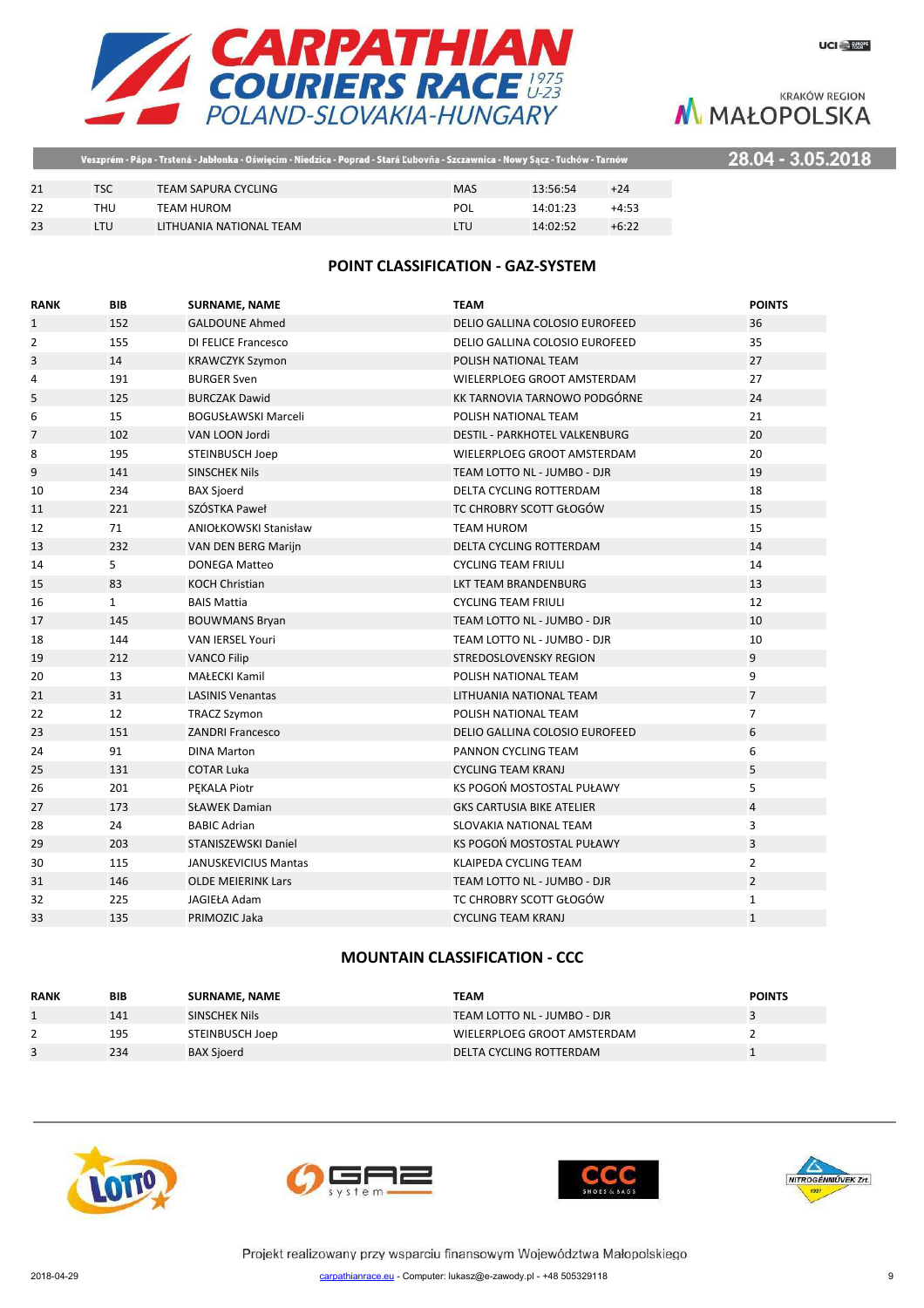

**UCI BURGE** 

**KRAKÓW REGION** M MAŁOPOLSKA

Veszprém - Pápa - Trstená - Jabłonka - Oświęcim - Niedzica - Poprad - Stará Ľubovňa - Szczawnica - Nowy Sącz - Tuchów - Tarnów

28.04 - 3.05.2018

# **SPRINT CLASSIFICATION - MAŁOPOLSKA ORGANIZACJA TURYSTYCZNA**

| <b>RANK</b>    | <b>BIB</b> | <b>SURNAME, NAME</b>       | <b>TEAM</b>                          | <b>POINTS</b>  |
|----------------|------------|----------------------------|--------------------------------------|----------------|
| 1              |            | <b>BAIS Mattia</b>         | <b>CYCLING TEAM FRIULI</b>           | 4              |
| 2              | 195        | STEINBUSCH Joep            | WIELERPLOEG GROOT AMSTERDAM          | 3              |
| 3              | 155        | <b>DI FELICE Francesco</b> | DELIO GALLINA COLOSIO EUROFEED       | 3              |
| 4              | 102        | VAN LOON Jordi             | <b>DESTIL - PARKHOTEL VALKENBURG</b> | 3              |
| 5              | 13         | <b>MAŁECKI Kamil</b>       | POLISH NATIONAL TEAM                 | 3              |
| 6              | 141        | SINSCHEK Nils              | TEAM LOTTO NL - JUMBO - DJR          | 2              |
| $\overline{7}$ | 31         | <b>LASINIS Venantas</b>    | LITHUANIA NATIONAL TEAM              | $\overline{2}$ |
| 8              | 234        | <b>BAX Sjoerd</b>          | DELTA CYCLING ROTTERDAM              |                |
| 9              | 203        | STANISZEWSKI Daniel        | KS POGOŃ MOSTOSTAL PUŁAWY            | $\mathbf{1}$   |
| 10             | 23         | <b>STOCEK Matus</b>        | SLOVAKIA NATIONAL TEAM               |                |
| 11             | 222        | <b>MURIAS Jakub</b>        | TC CHROBRY SCOTT GŁOGÓW              |                |

# **ORDER OF TECHNICAL CARS**

| <b>ORDER</b>   | <b>CODE</b> | <b>TEAM</b>                          | <b>COUNTRY</b> |
|----------------|-------------|--------------------------------------|----------------|
| $\mathbf{1}$   | <b>WIE</b>  | WIELERPLOEG GROOT AMSTERDAM          | <b>NED</b>     |
| $\overline{2}$ | <b>DJR</b>  | TEAM LOTTO NL - JUMBO - DJR          | <b>NED</b>     |
| 3              | <b>DCR</b>  | DELTA CYCLING ROTTERDAM              | <b>NED</b>     |
| 4              | <b>DEL</b>  | DELIO GALLINA COLOSIO EUROFEED       | <b>ITA</b>     |
| 5              | <b>POL</b>  | POLISH NATIONAL TEAM                 | <b>POL</b>     |
| 6              | <b>FRI</b>  | <b>CYCLING TEAM FRIULI</b>           | <b>ITA</b>     |
| $\overline{7}$ | <b>DES</b>  | <b>DESTIL - PARKHOTEL VALKENBURG</b> | <b>NED</b>     |
| 8              | LTU         | LITHUANIA NATIONAL TEAM              | <b>LTU</b>     |
| 9              | POG         | KS POGOŃ MOSTOSTAL PUŁAWY            | <b>POL</b>     |
| 10             | <b>SVK</b>  | SLOVAKIA NATIONAL TEAM               | <b>SVK</b>     |
| 11             | <b>CHR</b>  | TC CHROBRY SCOTT GŁOGÓW              | <b>POL</b>     |
| 12             | <b>TAR</b>  | KK TARNOVIA TARNOWO PODGÓRNE         | <b>POL</b>     |
| 13             | <b>LKT</b>  | <b>LKT TEAM BRANDENBURG</b>          | <b>GER</b>     |
| 14             | <b>CCK</b>  | <b>CYCLING TEAM KRANJ</b>            | <b>SLO</b>     |
| 15             | <b>THU</b>  | <b>TEAM HUROM</b>                    | <b>POL</b>     |
| 16             | <b>GKS</b>  | <b>GKS CARTUSIA BIKE ATELIER</b>     | POL            |
| 17             | <b>KCT</b>  | KLAIPEDA CYCLING TEAM                | <b>LTU</b>     |
| 18             | <b>KBN</b>  | KOBANYA CYCLING TEAM                 | <b>HUN</b>     |
| 19             | <b>PNN</b>  | PANNON CYCLING TEAM                  | <b>HUN</b>     |
| 20             | <b>UKR</b>  | UKRAINE NATIONAL TEAM                | <b>UKR</b>     |
| 21             | <b>SSR</b>  | STREDOSLOVENSKY REGION               | <b>SVK</b>     |
| 22             | <b>KDC</b>  | KONTENT DKSI CYCLING TEAM            | <b>HUN</b>     |
| 23             | <b>TSC</b>  | <b>TEAM SAPURA CYCLING</b>           | <b>MAS</b>     |
|                |             |                                      |                |







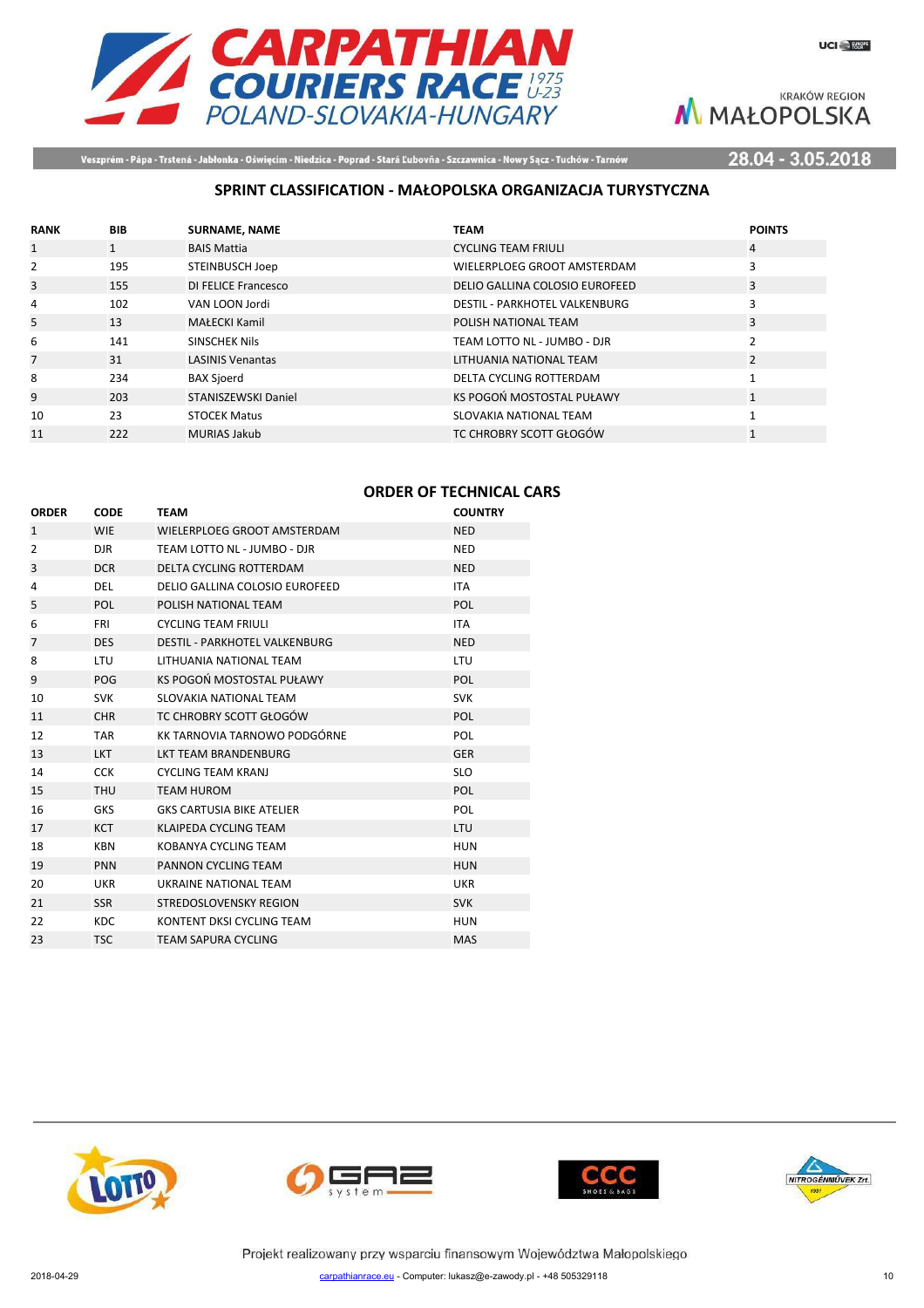



Veszprém - Pápa - Trstená - Jabłonka - Oświęcim - Niedzica - Poprad - Stará Ľubovňa - Szczawnica - Nowy Sącz - Tuchów - Tarnów

28.04 - 3.05.2018

#### **COMMISSAIRES PANEL COMMUNIQUE**

Riders

81 APPELT Leo (100 093 465 38) - LKT TEAM BRANDENBURG – fine 50 CHF + 20'

164 SZARKA Gergely (100 111 519 50) - KONTENT DKSI CYCLING TEAM – fine 50 CHF + 20'

Team Manager of STREDOSLOVENSKY REGION - VYSNA Matej (100 046 121 30) – fine 100 CHF

UCI regulations 12.1.040 p 19.2.2

Team Manager of TEAM LOTTO NL - JUMBO - DJR - BOUWENS Jo (100 229 440 19) – fine 50 CHF

Team Manager of TEAM HUROM - LEWANDOWSKI Marcin (100 023 227 28) – fine 50 CHF

UCI regulations 12.1.040 p 23.2

President of the Commissaires Panel: Ness Inger







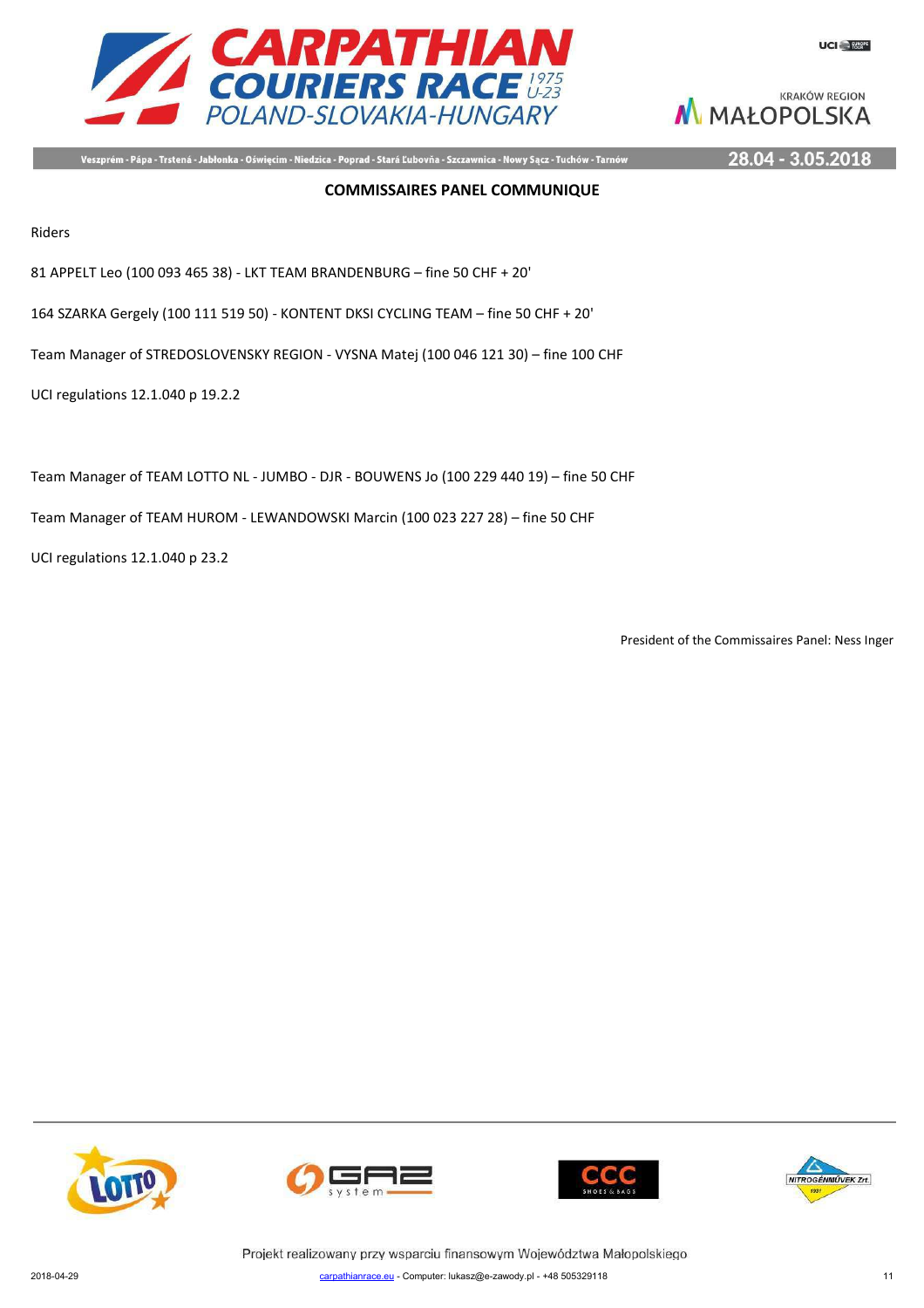

28.04 - 3.05.2018

Veszprém - Pápa - Trstená - Jabłonka - Oświęcim - Niedzica - Poprad - Stará Ľubovňa - Szczawnica - Nowy Sącz - Tuchów - Tarnów

**JERSEY HOLDERS AFTER STAGE 2A**

# **INDIVIDUAL GENERAL CLASSIFICATION - white** ALMANDROLSKA

#### **POINT CLASSIFICATION - black**



**MOUNTAIN CLASSIFICATION - orange**



#### **SPRINT CLASSIFICATION - pink**



# **CLASSIFICATION OF COMPETITORS 19-20 YEARS - blue**











Projekt realizowany przy wsparciu finansowym Województwa Małopolskiego

# **GAZ-SYSTEM**

**MAŁOPOLSKA**

**Steinbusch Joep (195)**

**Galdoune Ahmed (152) DELIO GALLINA COLOSIO EUROFEED**

**WIELERPLOEG GROOT AMSTERDAM**

**CCC**

**Sinschek Nils (141) TEAM LOTTO NL - JUMBO - DJR**

# **MAŁOPOLSKA ORG ORGANIZACJA TURYSTYCZNA**

**Bais Mattia (1) CYCLING TEAM FRIULI**

# **NITROGENMUVEK**

**Sinschek Nils (141) TEAM LOTTO NL - JUMBO - DJR** Jersey wearer: **KRAWCZYK Szymon (14) POLISH NATIONAL TEAM**

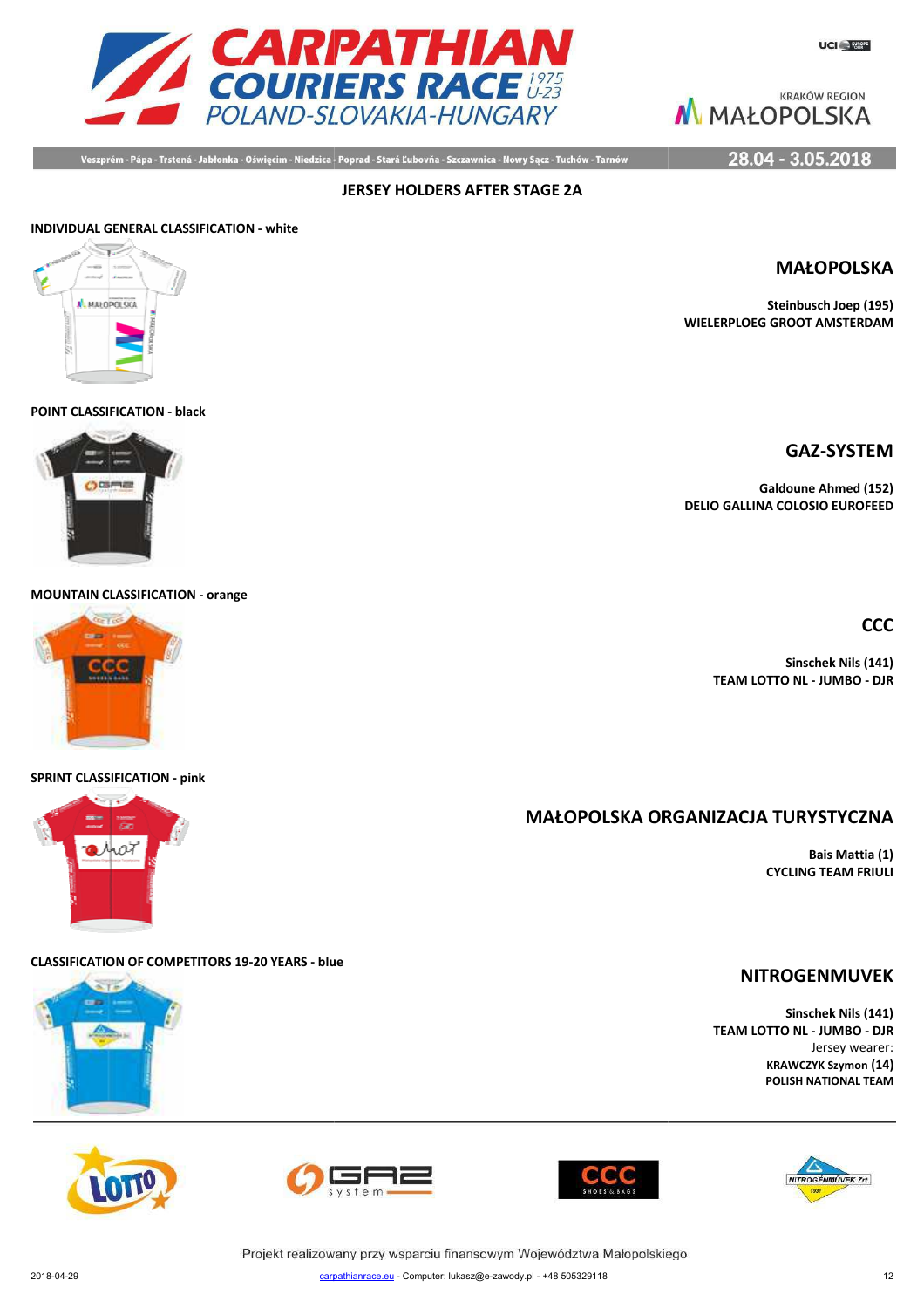



Veszprém - Pápa - Trstená - Jabłonka - Oświęcim - Niedzica - Poprad - Stará Ľubovňa - Szczawnica - Nowy Sącz - Tuchów - Tarnów

28.04 - 3.05.2018

# **RESUME CLASSIFICATIONS**

#### **INDIVIDUAL GENERAL CLASSIFICATION**

| <b>RANK</b>    | BIB          | <b>SURNAME, NAME</b>         | <b>TEAM</b> | <b>GAP</b> |
|----------------|--------------|------------------------------|-------------|------------|
| $\mathbf{1}$   | 195          | <b>STEINBUSCH Joep</b>       | <b>WIE</b>  |            |
| $\overline{2}$ | 141          | *SINSCHEK Nils               | <b>DJR</b>  | $+5$       |
| 3              | 234          | <b>BAX Sjoerd</b>            | <b>DCR</b>  | +8         |
| 4              | 152          | <b>GALDOUNE Ahmed</b>        | <b>DEL</b>  | $+31$      |
| 5              | 155          | DI FELICE Francesco          | <b>DEL</b>  | $+32$      |
| 6              | 14           | *KRAWCZYK Szymon             | <b>POL</b>  | $+33$      |
| 7              | $\mathbf{1}$ | <b>BAIS Mattia</b>           | <b>FRI</b>  | $+33$      |
| 8              | 102          | VAN LOON Jordi               | <b>DES</b>  | $+34$      |
| 9              | 13           | MAŁECKI Kamil                | <b>POL</b>  | $+34$      |
| 10             | 31           | <b>LASINIS Venantas</b>      | LTU         | $+35$      |
| 11             | 203          | STANISZEWSKI Daniel          | POG         | $+36$      |
| 12             | 23           | *STOCEK Matus                | <b>SVK</b>  | $+36$      |
| 13             | 222          | *MURIAS Jakub                | CHR.        | $+36$      |
| 14             | 191          | <b>BURGER Sven</b>           | <b>WIE</b>  | $+37$      |
| 15             | 125          | *BURCZAK Dawid               | <b>TAR</b>  | $+37$      |
| 16             | 15           | <b>BOGUSŁAWSKI Marceli</b>   | <b>POL</b>  | $+37$      |
| 17             | 232          | *VAN DEN BERG Marijn         | <b>DCR</b>  | $+37$      |
| 18             | 83           | KOCH Christian               | <b>LKT</b>  | $+37$      |
| 19             | 12           | *TRACZ Szymon                | POL         | $+37$      |
| 20             | 135          | *PRIMOZIC Jaka               | <b>CCK</b>  | $+37$      |
| 21             | 71           | <b>ANIOŁKOWSKI Stanisław</b> | <b>THU</b>  | $+37$      |
| 22             | 173          | <b>SŁAWEK Damian</b>         | GKS         | $+37$      |
| 23             | 225          | *JAGIEŁA Adam                | <b>CHR</b>  | $+37$      |
| 24             | 201          | *PEKALA Piotr                | POG         | $+37$      |
| 25             | 221          | *SZÓSTKA Paweł               | <b>CHR</b>  | $+37$      |
| 26             | 146          | *OLDE MEIERINK Lars          | DJR         | $+37$      |
| 27             | 24           | <b>BABIC Adrian</b>          | <b>SVK</b>  | $+37$      |
| 28             | 151          | <b>ZANDRI Francesco</b>      | <b>DEL</b>  | $+37$      |
| 29             | 144          | <b>VAN IERSEL Youri</b>      | <b>DJR</b>  | $+37$      |
| 30             | 111          | <b>BENIUSIS Justas</b>       | KCT         | $+37$      |
| 31             | 63           | *ISTLSTEKKER Zsolt           | <b>KBN</b>  | $+37$      |
| 32             | 5            | *DONEGA Matteo               | <b>FRI</b>  | $+37$      |
| 33             | 95           | <b>FILUTAS Viktor</b>        | <b>PNN</b>  | $+37$      |
| 34             | 175          | *MIGAS Dawid                 | GKS         | $+37$      |
| 35             | 115          | *JANUSKEVICIUS Mantas        | <b>KCT</b>  | +37        |
|                |              |                              |             |            |

#### **POINT CLASSIFICATION**

| RANK | BIB | <b>SURNAME, NAME</b>       | <b>TEAM</b> | <b>PTS</b> |
|------|-----|----------------------------|-------------|------------|
| 1    | 152 | <b>GALDOUNE Ahmed</b>      | DEL         | 36         |
| 2    | 155 | DI FELICE Francesco        | DEL         | 35         |
| 3    | 14  | <b>KRAWCZYK Szymon</b>     | POL         | 27         |
| 4    | 191 | <b>BURGER Sven</b>         | <b>WIE</b>  | 27         |
| 5    | 125 | <b>BURCZAK Dawid</b>       | <b>TAR</b>  | 24         |
| 6    | 15  | <b>BOGUSŁAWSKI Marceli</b> | POL         | 21         |
| 7    | 102 | VAN LOON Jordi             | <b>DES</b>  | 20         |
| 8    | 195 | <b>STEINBUSCH Joep</b>     | <b>WIE</b>  | 20         |
| q    | 141 | <b>SINSCHEK Nils</b>       | <b>DJR</b>  | 19         |
| 10   | 234 | <b>BAX Sjoerd</b>          | <b>DCR</b>  | 18         |

#### **MOUNTAIN CLASSIFICATION**

| RANK | BIB | <b>SURNAME, NAME</b> | <b>TEAM</b> | <b>PTS</b> |
|------|-----|----------------------|-------------|------------|
|      | 141 | <b>SINSCHEK Nils</b> | DJR.        | ર          |
| 2    | 195 | STEINBUSCH Joep      | WIF         | 2          |
| 3    | 234 | <b>BAX Sjoerd</b>    | <b>DCR</b>  |            |

### **SPRINT CLASSIFICATION**

| RANK | BIB          | <b>SURNAME, NAME</b>    | <b>TEAM</b> | <b>PTS</b> |
|------|--------------|-------------------------|-------------|------------|
| 1    | $\mathbf{1}$ | <b>BAIS Mattia</b>      | FRI         | 4          |
| 2    | 195          | <b>STEINBUSCH Joep</b>  | <b>WIE</b>  | 3          |
| 3    | 155          | DI FELICE Francesco     | DEL         | 3          |
| 4    | 102          | VAN LOON Jordi          | <b>DES</b>  | 3          |
| 5    | 13           | <b>MAŁECKI Kamil</b>    | POL         | 3          |
| 6    | 141          | <b>SINSCHEK Nils</b>    | <b>DJR</b>  | 2          |
| 7    | 31           | <b>LASINIS Venantas</b> | LTU         | 2          |
| 8    | 234          | <b>BAX Sjoerd</b>       | <b>DCR</b>  | 1          |
| 9    | 203          | STANISZEWSKI Daniel     | POG         | 1          |
| 10   | 23           | <b>STOCEK Matus</b>     | <b>SVK</b>  | 1          |
|      |              |                         |             |            |